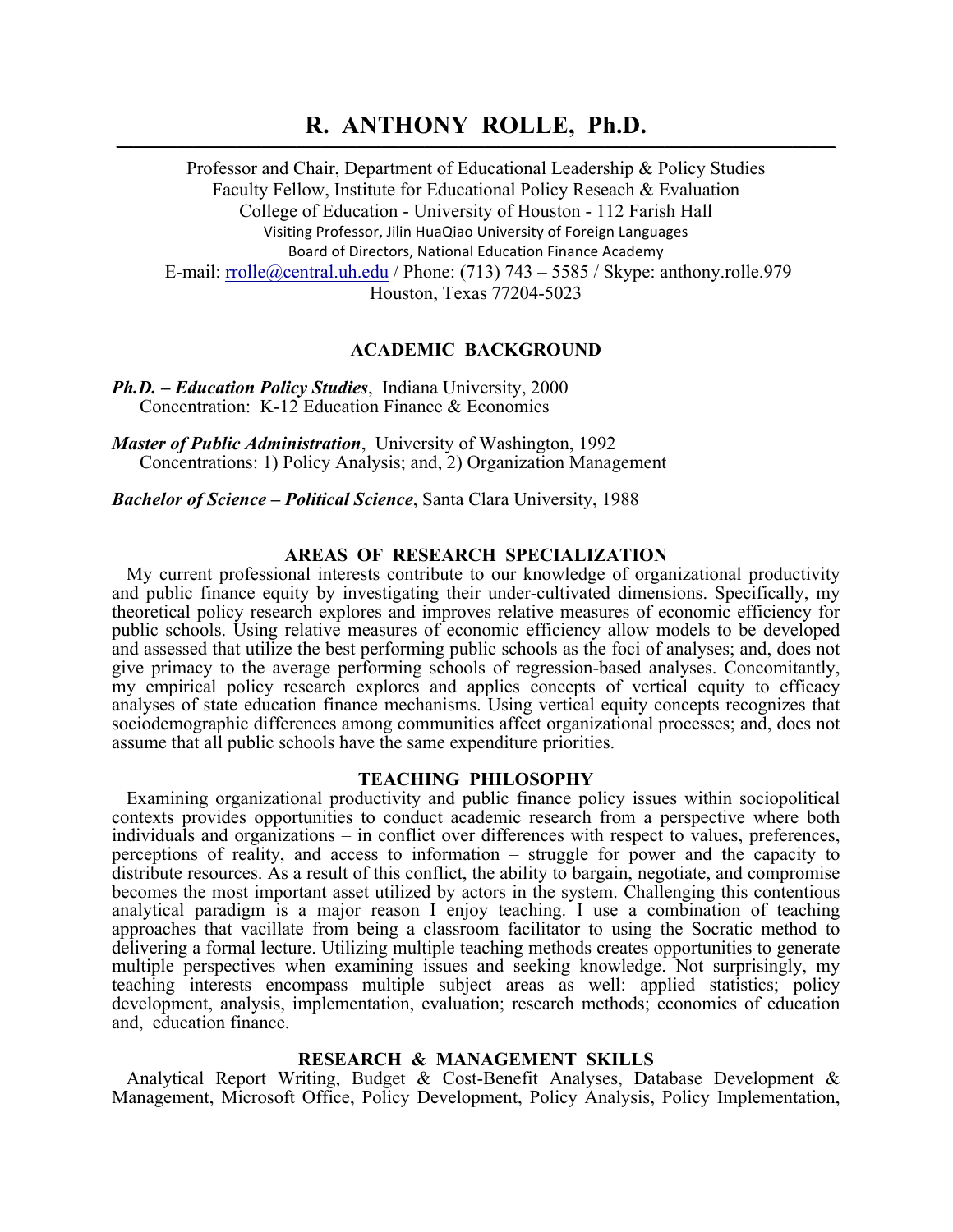### Policy Evaluation, Revenue Forecasting, Statistical Modeling & Programming (e.g., LIMDEP, SAS, SPSS), Statistical Analyses, and Excellent Communication & Team Building Skills **PROFESSIONAL EXPERIENCE**

*Professor & Chair Dept. of Educ. Leadership & Policy Studies – The University of Houston* Perform department management duties that include budget development, management, and evaluation; faculty development and evaluation; recruiting, interviewing, and hiring for departmental positions; coordinate curriculum improvements, course schedules and teaching assignments; serve on department, college, and university committees; and perform other administrative duties as necessary. Conduct academic research; teach graduate courses in K-12 education finance & economics, research methods, and applied statistics; 8/14 to Current

*Professor & Chair Dept. of Educ. Leadership & Policy Studies – University of South Florida*  Perform department management duties that include budget development, management, and evaluation; faculty development and evaluation; recruiting, interviewing, and hiring for departmental positions; coordinate curriculum improvements, course schedules and teaching assignments; serve on department, college, and university committees; and perform other administrative duties as necessary. Conduct academic research; teach graduate courses in K-12 education finance & economics, research methods, and applied statistics; 8/10 to 7/14

*Program Area Leader State of Texas Education Research Center (ERC) – Texas A&M*  Collaborate with center director to manage, conduct, and evaluate research projects in the areas of school finance, facilities, and organizations. Developed as part of the state legislature's *Texas Closing the Gaps Plan*, the ERC received over \$1 million for its first-year's research projects and activities including K-16 data collection, data management, analysis, and research dissemination; 9/07 to 8/10

*Associate Professor & Chair K-12 Educational Administration Program – Texas A&M*  Conduct academic research; teach graduate courses in K-12 education finance & economics, research methods, and applied statistics. Perform program administrative and management duties as necessary including faculty development and evaluation; recruiting, interviewing, and hiring for program positions; coordinate curriculum improvements, course schedules and teaching assignments; serve on department, college, and university committees; and perform other administrative duties as necessary;  $9/06$  to  $\frac{8}{10}$ 

*Assistant Professor Educational Leadership and Administration - University of Redlands*  Conduct research and teach graduate students in research methods, K-12 education finance & budgeting, and applied statistics. Courses acquaint students with generally accepted principles for generating, analyzing, and interpreting education policy issues; the language of research; different understandings of the purpose and use of research; and, various ways of framing questions and designing research studies; 7/05 to 8/06

*Assistant Professor Leadership, Policy, and Organizations - Vanderbilt University*  Conduct research and teach graduate courses in K-12 education finance, budgeting, and resource allocation; and, conduct research and teach undergraduate courses in public policy, public finance, and research methods. Courses acquaint students with generally accepted principles for generating, analyzing, and interpreting public policy issues; the language of research; different understandings of the purpose and use of research; and, various ways of framing questions and designing research studies; 8/02 to 6/05

*Assistant Professor Educational Research and Leadership – N. C. State University*  Conduct research and teach graduate students in K-12 education finance, budgeting, research methods, and applied statistics. Courses acquaint students with generally accepted principles for generating, analyzing, and interpreting education policy issues; the language of research;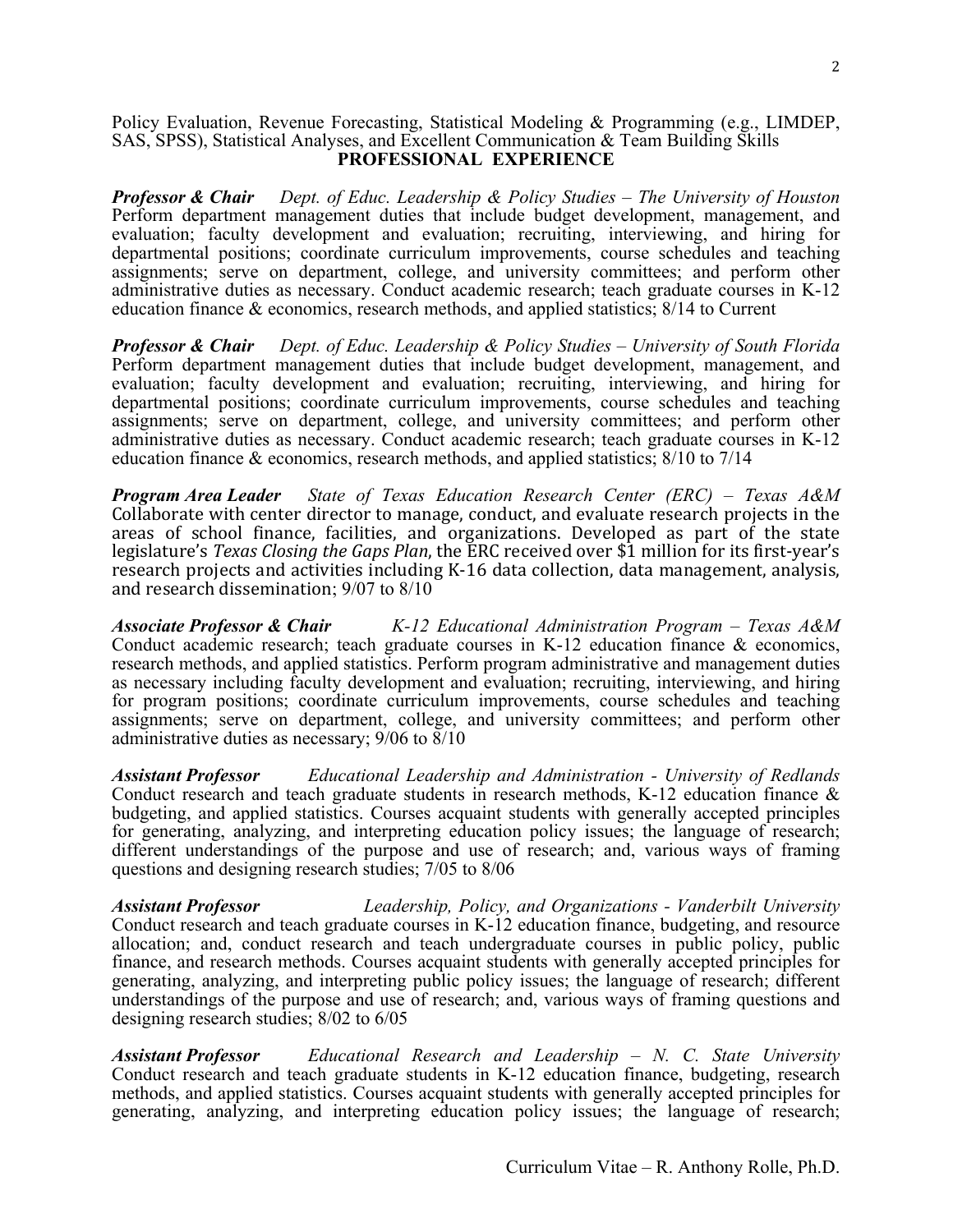different understandings of the purpose and use of research; and, various ways of framing questions and designing research studies; 8/00 to 7/02

### **PROFESSIONAL EXPERIENCE** (continued)

*Research Analyst National Education Association - Washington, D.C*. Conduct and report policy evaluations of issues related to K-12 education finance and economics at the national, state, and local level that support quality public education and advance the profession of education; 5/98 to 8/00

*Graduate Teaching Assistant Student Academic Center - Indiana University*  Develop and teach research methods course to senior honors students which emphasized generally accepted procedures and implications associated with framing, generating, analyzing, and interpreting both quantitative and qualitative research data; and, taught finite mathematics course that emphasized the principles of analytical reasoning, problem solving, and writing for undergraduate students 8/96 to 5/98

*Graduate Research Associate Indiana Education Policy Center - Bloomington, IN* Conduct nonpartisan research, methodological and statistical analyses, and evaluations of education policy issues in Indiana. Contributions also were made to legislative updates, monthly newsletters, and policy bulletins; 8/93 to 6/96

*Graduate Statistics Program Assistant Minority Education Division – Univ. of Washington*  Conduct research, program development, program evaluation, and provide graduate-level statistics tutoring for the Interdepartmental Statistics Tutoring (IST) Program. The Minority Education Division of the Graduate School at the University of Washington created this program to provide traditionally underrepresented minority students with additional instructional assistance; 3/92 to 8/93

*Assistant to the Majority Whip Washington State House of Representatives*  Conduct research, analysis, and evaluation of pending legislation for the House Majority Whip and the Democratic Caucus. Duties also included computerizing the concurrence process and floor vote tallies; administrative support for district and media services; and performing general administrative duties; 2/91 to 6/91

*Graduate Research Assistant Institute for Public Policy and Management - Seattle, WA*  Investigated the relationships between educational finance and academic achievement using Washington State K-12 public school revenue and expenditure data; demographic and enrollment data; and achievement test score data for Washington State's Senate Ways and Means Committee; 7/89 to 2/91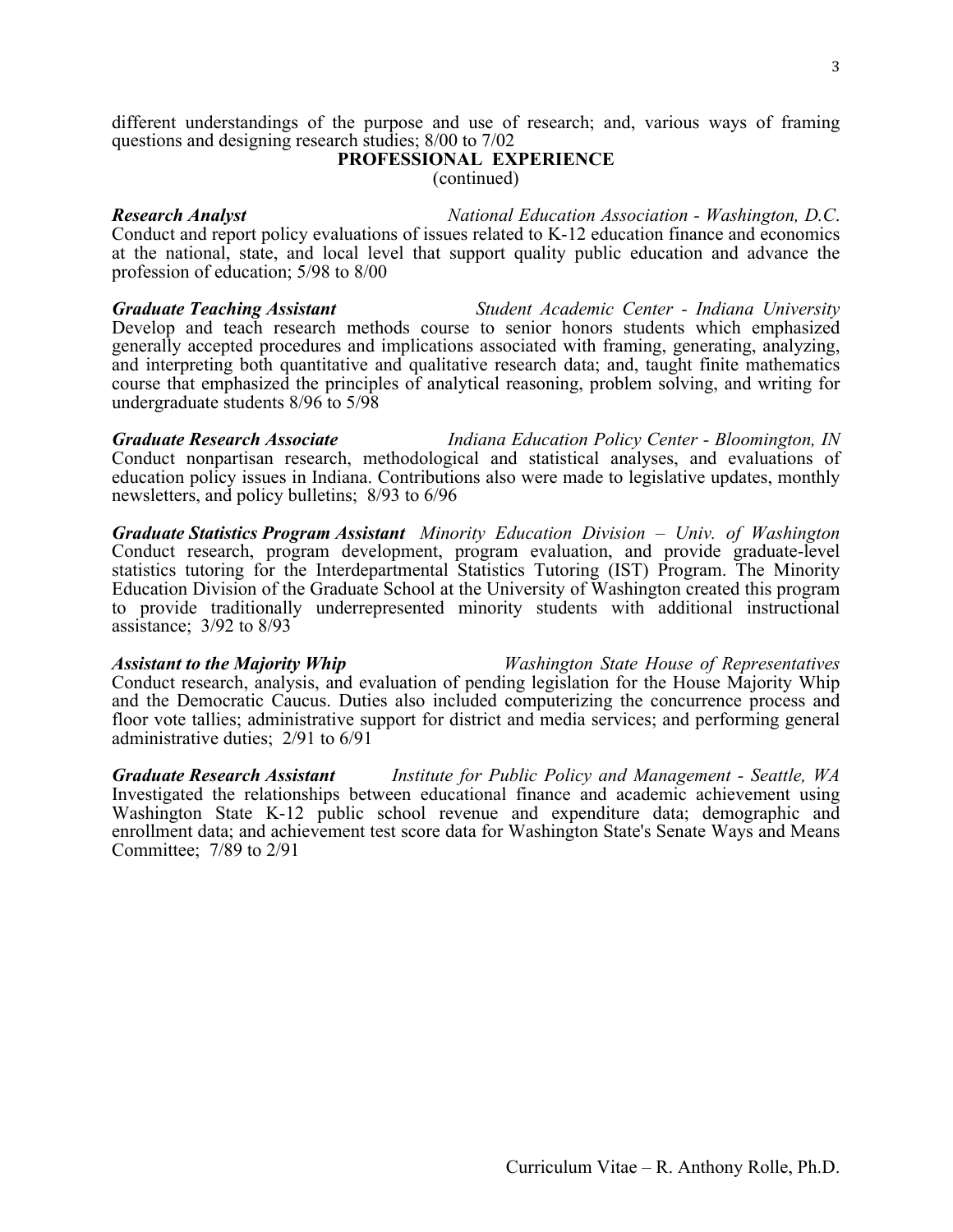# **HONORS & AFFILIATIONS**

### *Faculty Fellow, Institute for Policy, Research, and Evaluation at The University of Houston*

• Provide support in the evaluation of P-20 educational policy initiatives and academic research, paying particular attention to the needs of historically underserved populations, to improve educational quality and student success; 09/14 to Current

### *Editorial Advisory Board Member*, *Educational Considerations*

The journal exists to advance knowledge, theory, and practice in the field of education finance, including research and policy advancement in both the K-12 and higher education environments; 09/14 to Current

# *Editorial Board Member*, *Journal for Effective Schools*

• The journal provides educators and administrators involved or interested in the Effective Schools process with the opportunity to share their research, practice, politices, and expertise with others; 06/13 to Current

### *Board of Directors, National Educational Finance Conference*

• The mission of the National Educational Finance Conference (NEFC) is to integrate in a dynamic way the research, policy, information, and discussion relating to critical issues in education finance; 05/12 to Current

### *Editorial Advisory Board Member*, *Journal of Education Finance*

The journal exists to advance knowledge, theory, and practice in the field of education finance, including research and policy advancement in both the K-12 and higher education environments; 08/07 to Current

#### *Research Fellow, Education and Public Interest Center & Education Policy Research Unit*

• The *Education and Public Interest Center* (*EPIC*), *Education Policy Research Unit* (*EPRU*) and the *Commercialism in Education Research Unit (CERU)* partner to produce informational and analytical policy briefs and think tank reviews to a variety of audiences interested in educational policies and processes; 08/07 to Current

### *Faculty Liaison, USF Board of Trustees Finance & Audit Workgroup*

• The Workgroup will assist the Board of Trustees in fulfilling its oversight responsibilities for the USF System's financial reporting process, the system of internal control and enterprisewide risk management, the audit process, and the process for monitoring compliance with laws and regulations and USF System policies; 08/13 to 07/14

### *Editorial Advisory Board Member*, *SAM Advanced Management Journal*

• The journal provides opportunities for members to increase management skills and expertise through participation in programs and services designed to improve the professional quality of their knowledge, performance, and leadership ability; 08/08 to 07/13

# *Associate Editor*, *Educational Administration Quarterly*

• The journal exists to disseminate empirical investigations, conceptual and theoretical perspectives, policy and legal analyses, reviews of research and practice, and analyses of methodological procedures related to broad conceptions of administration in education. The overall goal is to promote sound scholarship and clarity of expression in an open and continuing dialogue among scholars and practitioners; 08/09 to 07/13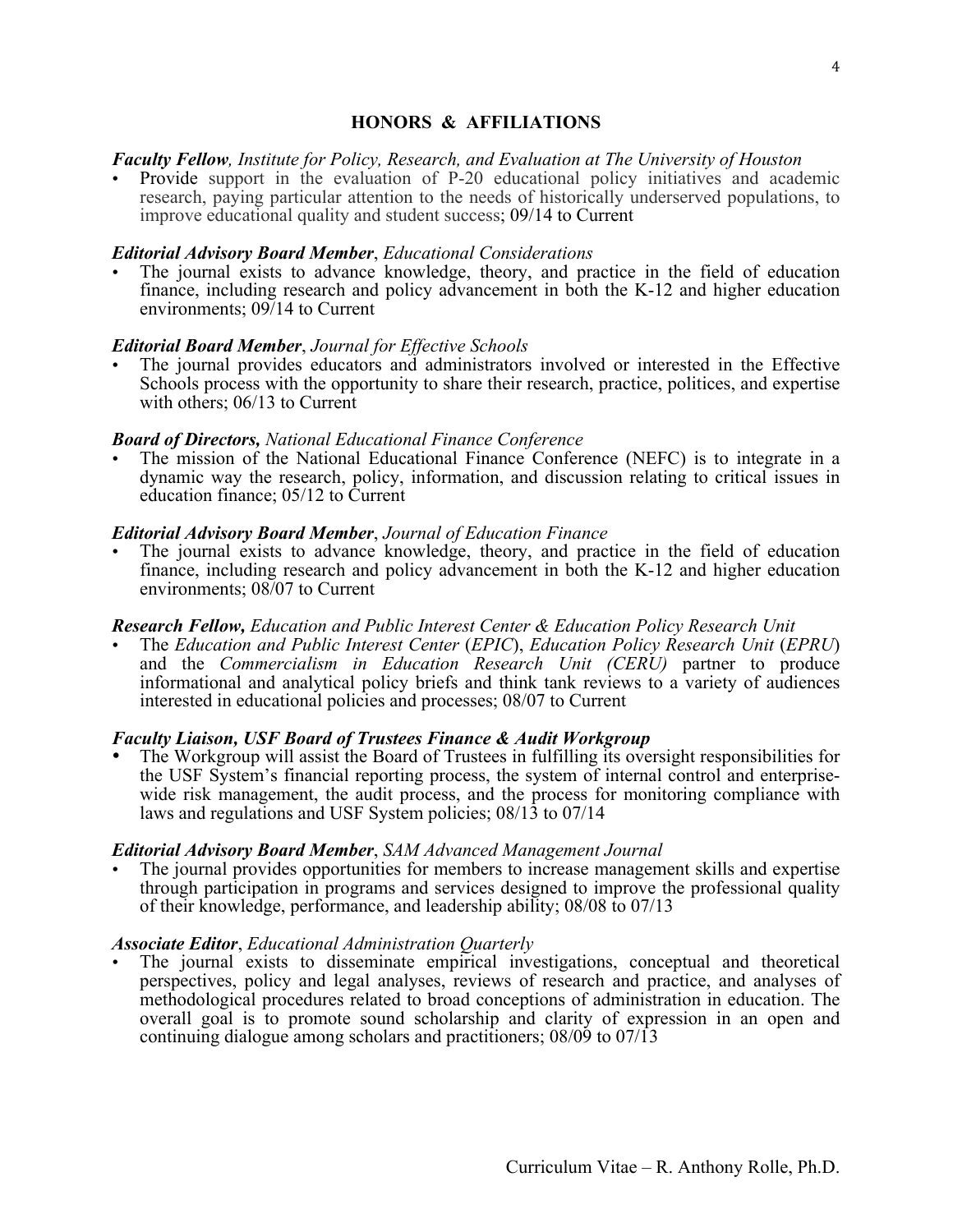### **HONORS & AFFILIATIONS** (continued)

### *Distinguished Research & Practice Fellow*, *National Education Finance Conference*

• Selected in the inaugural class to receive one of 10 annual awards that recognizes those who have distinguished themselves in the field of education finance. The mission of the National Education Finance Conference is to provide collaborative opportunities for legislators, educational agency personnel, professional organizations, and policy researchers concerned with the importance of P-20 education finance issues; 05/11

### *Member*, *National Education Association - Great Public Schools Indicators Advisory Panel*

Panel members convene to identify key indicators for NEA's Great Public Schools criteria; and, to assist with the validation of the state policies and practices best used in measuring indicator concepts; 03/10 to 12/12

### *Student Led Award for Teaching Excellence (SLATE), Texas A&M University System*

• Received \$5000 teaching excellence award from the Office of the Chancellor and the Board of Regents as recognition for being rated in the top 5% of all faculty evaluated across the Texas A&M University System which consists of 11 universities and approximately 115,000 students; Received 02/10

### *Editorial Advisory Board*, *Educational Administration Quarterly*

• The journal exists to disseminate empirical investigations, conceptual and theoretical perspectives, policy and legal analyses, reviews of research and practice, and analyses of methodological procedures related to broad conceptions of administration in education. The overall goal is to promote sound scholarship and clarity of expression in an open and continuing dialogue among scholars and practitioners; 08/08 to 08/09

### *Board of Directors, American Educational Finance Association*

• The mission of the American Education Finance Association (AEFA) is to integrate in a dynamic way the research, policy, information, and discussion relating to critical issues in education finance; 3/05 to 3/08

### *Participant, National Center for Education Statistics Database Training Seminar*

The National Center for Education Statistics, Institute of Education Sciences, and the U.S. Department of Education sponsored a  $2\frac{1}{2}$ -day advanced studies seminar on the use of the NCES education finance databases for research and policy analyses. The overall goal of the seminar was to provide opportunities to learn how to use one of the most comprehensive education resources in the nation for substantive research; 5/04

### *Guest Editor, Peabody Journal of Education – Special Edition on K-12 Education Finance*

• Papers were solicited that discussed implications for the five substantive themes associated with education finance (i.e., liberty, equity, adequacy, efficiency, and litigation). In this issue, the PJE solicited recent winners of the American Education Finance Association's Jean Flanigan Outstanding Dissertation Award for their insight; 8/03 to 6/04

#### *Recipient, 2002 American Educational Finance Association's Dissertation Award*

Unanimously chosen to receive the Jean Flanigan Dissertation Award for the outstanding doctoral dissertation in the study of educational finance from the American Educational Finance Association. The dissertation titled, *Marching to the Beat of a Different Drum: An Empirical Analysis of Public School Corporations as Budget-Maximizing Bureaus*, focused on measuring levels of efficiency present in K-12 education systems; 3/02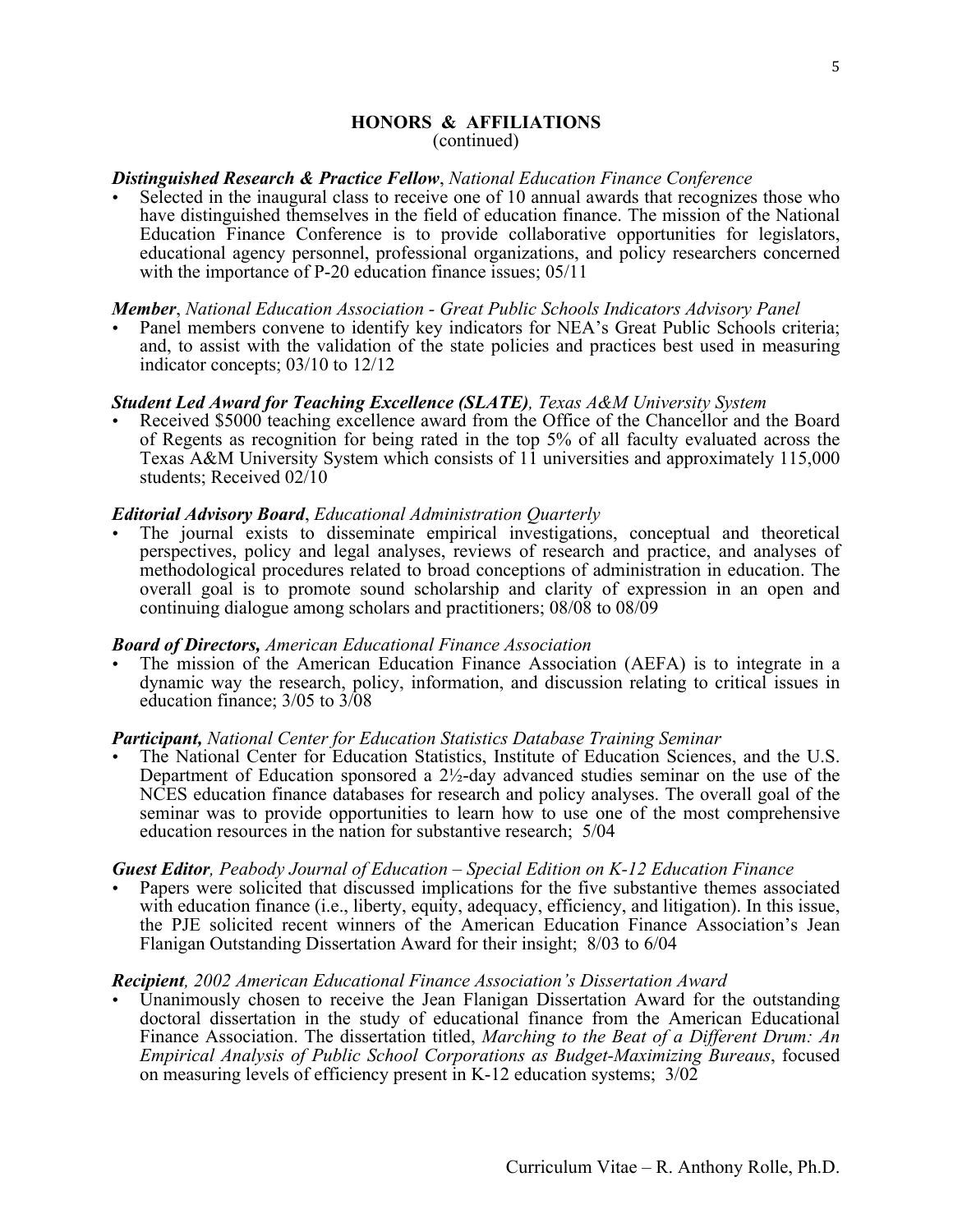### **HONORS & AFFILIATIONS** (continued)

# *Member, 2001 N.C. Governor Michael Easley's "Education First" Task Force*

• This 3-committee task force was charged to propose strategies that: 1) Ensure all North Carolina students graduate and are competitive in the global economy; and 2) Closes the educational attainment gap that exists between social classes and ethnic groups. 6/01 to 5/02

### *Member, N.C.I.H.E. Master of School Administration Standards Development Committee*

• All institutions of higher education in North Carolina that offer masters degree programs in school administration were directed by the General Assembly to provide performance reports to the State Board of Education. This 8-member committee – with the Department of Public Instruction – is charged with developing the reporting mechanism;  $6/01$  to  $\frac{5}{02}$ 

### *Recipient, 2000 AERA-FIPEF SIG's New Scholars in Policy Analysis Award*

Selected as a new scholar by the AERA's Fiscal Issues, Policy and Education Finance (FIPEF) SIG supported by the National Center for Education Statistics in the general area of education finance; 4/00

#### *Member, National Center for Education Statistics (NCES) Extended Reviewing Committee*

• Served as a member of review committee for NCES accounting handbook, *Financial Accounting for Local and State School Systems*. The accounting handbook is designed as a national standard for state education departments and school districts to use when compiling, analyzing, and reporting annual financial data; 5/99 to 7/00

*Member, National Education Association's Staff Organization (NEASO) Negotiation Team*

Served as a member of the nine-person NEASO negotiation team utilizing interest-based bargaining approaches that resulted in a three-year contract agreement; 1/00 to 5/00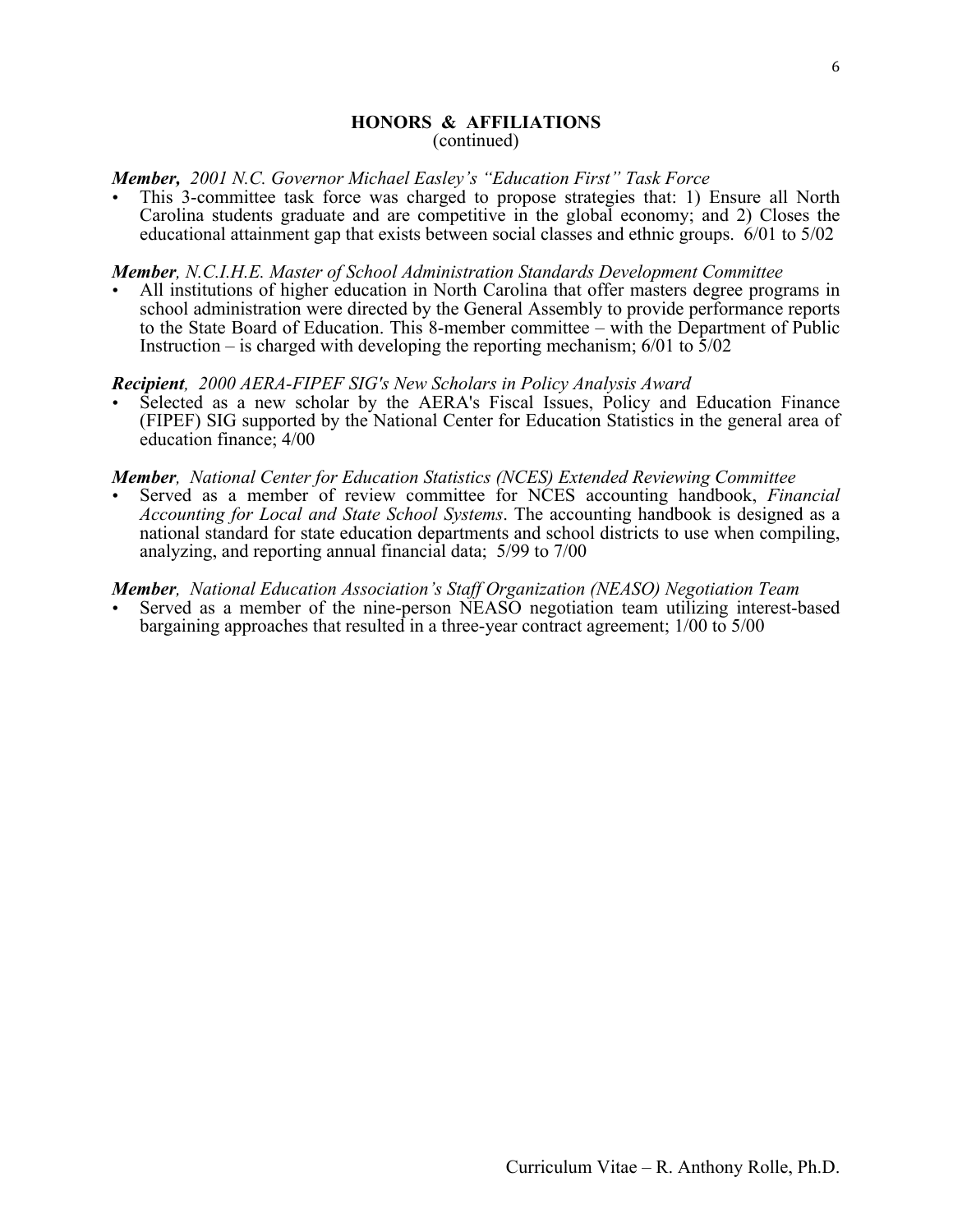#### **PUBLICATIONS**

#### BOOKS & EDITED VOLUMES

- Rodriquez, G.M. and Rolle, R.A. (2007). *To What Ends and By What Means? The Social Justice Implications of Contemporary School Finance Theory and Policy*. New York, NY: Routledge - A Taylor & Francis Group.
- Guthrie, J.W., Springer, M.G., Rolle, R.A., and Houck, E.A. (2007). *Modern Education Finance and Policy*. Boston, MA: Allyn & Bacon.
- Rolle, R.A. (2004). *Peabody Journal of Education: Special Issue on K-12 Education Finance – New Directions for Future Research*. Volume 79, Issue 3. Mahwah, New Jersey: Lawrence Erlbaum Associates.

### BOOK CHAPTERS

- Agosto, V. and Rolle, R.A. (2014). "An intersectoral policy framework: Technology and obesity intersecting on schoolchildren," pp. XX-XX. In C. Grant & E. Zwier (Eds.). Intersectionality and urban education: Identities, policies, spaces & power. Charlotte, NC: Information Age Publishing
- Rolle, R.A., Harris, P. and Burrello, L.C. (2012). "In Support of a Seamless Special Needs Students Services System: A Heuristic Examination of Education Finance Policy, Special Needs Revenue Components, and Flexible Expenditure Possibilities," pp. 90-106. In L.C. Burrello, W. Sailor, and J. Kleinhammer-Trammill, *Unifying Educational Systems - Leadership and Policy Perspectives*. NewYork, NY: Routledge - A Taylor & Francis Group.
- Agosto, V. and Rolle, R.A. (2012). "Ecology Policy for Educational Technology," pp. 57-67. In Sanders, S. and Witherspoon, L. (eds.) *Contemporary Uses of Technology in K-12 Physical Education: Policy, Practice, and Advocacy*. Charlotte, NC: Information Age Publishing.
- Rolle, R.A. (2012). "Should local school districts be able to impose additional taxes in order to provide additional educational resource?" In Thro, W. (ed.) *Debating Issues in American Education, Volume 6 – School Finance*. Thousand Oaks, CA: Sage Publications.
- Lozano, A.C. and Rolle, R.A. (2011). "Two Steps Forward, One Step Back: A Brief Fifty-Year Overview of Educational Finance Politics and Policy Influencing Urban Districts, Schools, and Students", pp. 191-206. In L. Howell and C. Lewis (eds.) *Yes We Can!: Improving Urban Schools through Innovative Educational Reform*. Charlotte, NC: Information Age Publishing.
- Rolle, R.A. and Fuller, A.X. (2007). "Measuring Educational Productivity in the Face of Social Justice Influences: A Discussion of the Efficacy of Relative Economic Efficiency for Determining School Improvement Factors," pp. 59-84. In G. Rodriguez and A. Rolle (eds.) *To What Ends and By What Means? The Social Justice Implications of Contemporary School Finance Theory and Policy*. New York, NY: Routledge - A Taylor & Francis Group.
- Rolle, R.A., Rodriguez, G.M., and Figueroa, J. (2007). "Toward a Vision of Social Justice Frameworks in School Finance," pp. 207-214. In G. Rodriguez and A. Rolle (eds.) *To What Ends and By What Means? The Social Justice Implications of Contemporary School Finance Theory and Policy* (2007). New York, NY: Routledge - A Taylor & Francis Group.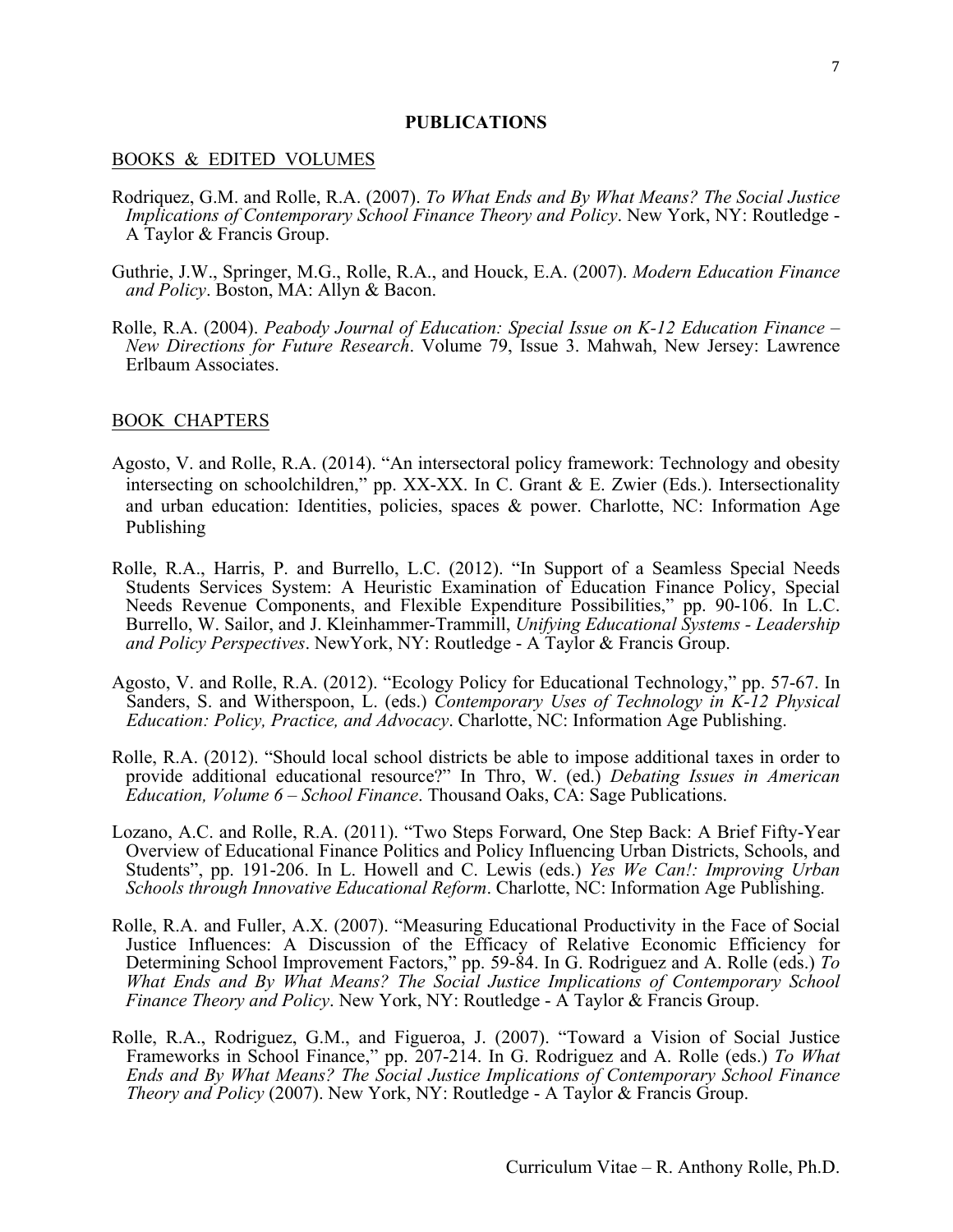#### BOOK CHAPTERS (continued)

- Rodriguez, G.M. and Rolle, R.A. (2007). "Why a Social Justice Framing of School Finance And Why Now," pp. 1-8. In G. Rodriguez and A. Rolle (eds.) *To What Ends and By What Means? The Social Justice Implications of Contemporary School Finance Theory and Policy*. New York, NY: Routledge - A Taylor & Francis Group.
- Rolle, R.A. (2005). "Rethinking Educational Productivity and its Measurement: A Discussion of Stochastic Frontier Analyses Within a Budget-Maximizing Framework," pp. 185-201. In L. Stiefel, A.E. Schwartz, R. Rubenstein, and J. Zabel (eds.), *Measuring School Performance and Efficiency: Implications for Practice and Research*. Larchmont, NY: Eye on Education.
- Rolle, R.A. (2003). "Projecting Educational Expenditures," , pp. 659-662. In James W. Guthrie (ed.), *Encyclopedia of Education*, 2nd Edition. New York, NY: Macmillan Reference USA. Volume Two.

#### PEER-REVIEWED ARTICLES

- Rolle, R.A. and Jimenez-Castellanos, O. (2014). "An Efficacy Analysis of the Texas School Funding Formula with Particular Attention to English Language Leaners". *Journal of Education Finance*, 39 (3), pp. 203 – 221.
- Rolle, R.A. and Wood, R.C. (2012). "When What You Know Aint' So: A Comparative Analysis of Revenues Generated from the Texas Foundation School Program for Independent School Districts and Charter School Districts." *Educational Considerations*, 39 (2), pp. 20-29.
- Rolle, R.A. (2011). "What my mama told me: A Discussion on Why Education Policy Reform Cannot Succeed in Isolation of Increases in Student Effort." *Journal of School Business Management*, 23 (1), pp. 34-41.
- Rolle, R.A, Torres, M.S., and Eason, N. (2010). "Las Elefantes Rosa en las Cúpulas en la Legislatura: An Empirical Analysis of the Texas Education Finance Mechanism with Special Emphasis on Bilingual Education, 1994 - 2007." *Association of Mexican American Educators Journal*, 4 (1), pp. 29-38.
- Houck, E.A., Rolle, R.A., & He, J. (2010). "Examining school district efficiency in Georgia." *Journal of Education Finance*, 35 (4), pp. 331-357.
- Rolle, R.A., Houck, E.A., and McColl, A. (2008). "And Poor Children Continue to Wait: An Empirical Analysis of Horizontal and Vertical Equity among North Carolina School Districts in the Face of Judicially Mandated Policy Restraints, 1996-2006". *Journal of Education Finance*, 34 (1), pp. 77 – 104.
- Wood, R.C. and Rolle, R.A. (2007). "Improving 'Adequacy' Concepts in Education Finance: A Heuristic Examination of the Professional Judgment Research Protocol". *Educational Considerations*, 35(1), pp. 51-55.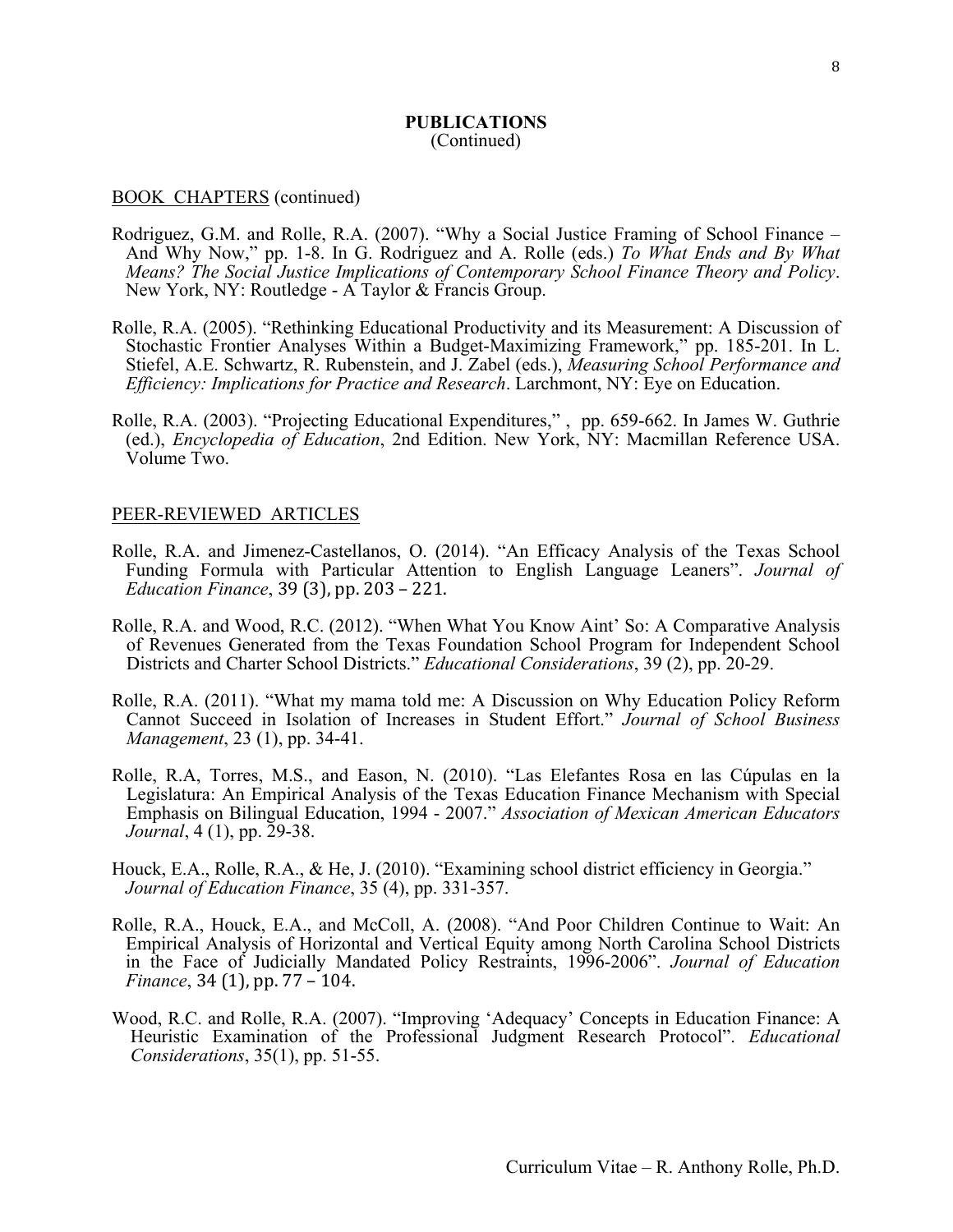#### PEER-REVIEWED ARTICLES (continued)

- Rolle, R.A. (2007). "Out With The Old and In With The New: Thoughts on the Future of Educational Productivity and Efficiency." Reprinted from *Peabody Journal of Education* (2004), 79 (3), pp. 31-56. Translated by Y. Liu for Ministry of Education of PRC's *Educational Research*, 28 (3), pp. 51-59.
- Rolle, R.A. and Liu, K. (2007) "An Empirical Analysis of Horizontal and Vertical Equity in Tennessee". *Journal of Education Finance*, 32 (3), pp. 328-351.
- Rolle, R.A. and Houck, E.A. (2007). "Curious Georgia Studies Economics: The tale of a researcher and a superintendent who debate the merits of measuring a school system's level of educational efficiency". *School Administrator*, 64 (5), pp. 34-39.
- Rolle, R.A. (2004). "An Empirical Discussion of Public School Districts as Budget-Maximizing Agencies." *Journal of Education Finance*, 29(4), pp. 277-298.
- Rolle, R.A. (2004). "Out With The Old and In With The New: Thoughts on the Future of Educational Productivity and Efficiency." *Peabody Journal of Education*, 79(3), pp. 31-56.
- Rolle, R.A. and Houck, E.A. (2004). "Introduction to the Peabody Journal of Education's Special Issue on the Future of School Finance Research". *Peabody Journal of Education*, 79(3), pp. 1- 6.
- Rolle, R.A. and Liu, K. (2004). "Concluding Remarks for the Peabody Journal of Education's Special Issue on the Future of School Finance Research". *Peabody Journal of Education*, 79(3), pp. 152-158.
- Rolle, R.A. (2003). "Getting the Biggest Bang for the Educational Buck: A Discussion of Public School Districts as Budget-Maximizing Agencies." In U.S. Department of Education, *Developments in School Finance 2001-02*. W.J. Fowler, Jr. (ed.). Washington, D.C.: NCES, pp. 25-52.
- Rolle, R.A., Hessling, P.A., and Houck, E.A. (2003). "Where Do We Go From Here: A Discussion of Education Funding in the Midwestern United States, 1991-2001". *School Business Affairs*, May: 19-21.
- Honora, D. and Rolle, A. (2002). "A Discussion of the Incongruence Between Optimism and Academic Performance and Its Influence on School Violence". *Journal of School Violence*, Volume 1, Number 1, pp. 67-82.
- Rubin, R., Rubin, B., and Rolle, A. (1999). "Successful Collaborative Management and Collective Bargaining in the Public Sector: An Empirical Analysis". *Public Productivity and Management Review*, Volume 22, Number 4, pp. 533-552.
- Rubin, R., Holliday, J., Brown, C., and Rolle, A (1998). "Creeping Legalism in Public Sector Grievance Arbitration: An Empirical Analysis". *Journal of Collective Negotiations in the Public Sector*, Volume 27, Number 4, pp. 383-391.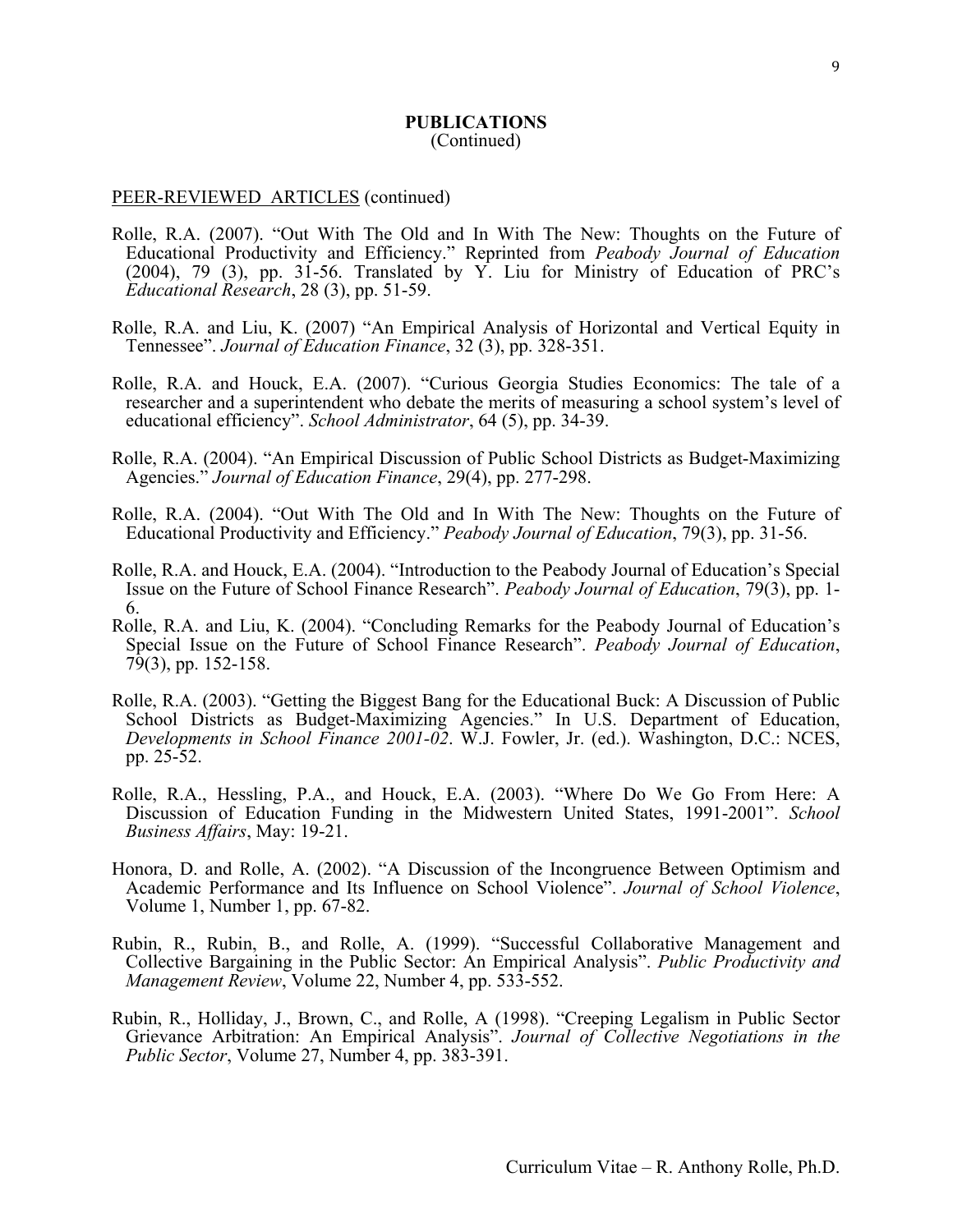#### MONOGRAPHS

- Rolle, R.A. (2011). "Four Takes on Tough Times". *Educational Leadership*, Volume 69, Number 4, pp. 10-18.
- Rolle, R.A. (2008). "Strengthening the Link Between Effective School Expenditures and State Funding Mechanisms*.*" Retrieval from http://epicpolicy.org/publication/strengthening-the-link. Boulder, CO and Tempe, AZ: Education and the Public Interest Center & Education Policy Research Unit (July).
- Rolle, R.A. (2001). "North Carolina School Finance Litigation 2000-01: A Discussion of the Legal Rulings in Leandro v. State." In C. Roellke (ed.), *In Search of a More Equitable and Efficient Education System: The State of the States and Provinces*. Washington, D.C.: American Educational Finance Assn., pp. 27-32.
- NEA Research (2001). "Rankings & Estimates: Rankings of the State 2000 and Estimates of School Statistics 2001". Washington, D.C.: National Education Association (2001).
- NEA Research (2000). "Rankings & Estimates: Rankings of the State 1999 and Estimates of School Statistics 2000". Washington, D.C.: National Education Association.
- NEA Research (1999). "Investing in Public Education: A Discussion of Schooling in the New Global Economy". Washington, D.C.: National Education Association.
- NEA Research (1998). "1997-98 Estimates of School Statistics". Washington, D.C.: National Education Association.
- Theobald, N.D. and Rolle, R.A. (1995). "Financing Professional Development Schools: Indiana School Finance Issues, 1995". In C. Edlefson (ed.), *School Finance Policy Issues in the States and Provinces, Annual Update*, pp. 54-58. Washington, D.C.: American Educational Finance Association.
- Rolle, R.A. (1994). "Indiana." In N. Theobald (ed.), *The State of School Finance Policy Issues*, pp. 18-21. Washington, D.C.: American Educational Finance Association.

#### CONSULTING REPORTS

- Rolle, R.A. and Wood, R.C. (2012). *Statistical Analyses of Texas Charter School Facilities Funding.* A Report prepared for the Texas Charter Schools Association (TCSA) with Wood, Rolle, and Associates. Gainesville, FL: R.C. Wood & Associates.
- Rolle, R.A. (2011). *Comparative Analyses of Revenues Generated from the Texas Foundation School Program, 2005 – 2009.* A Report prepared for the Texas Charter Schools Association (TCSA) with R.C. Wood & Associates. Gainesville, FL: R.C. Wood & Associates.
- Rolle, R.A. (2007). *An Empirical Analysis of Horizontal and Vertical Equity Among K-12 Public School Districts in Missouri, 1996 – 2006*. A Report to the Missouri Office of the Attorney General for R.C. Wood & Associates. Gainesville, FL: R.C. Wood & Associates.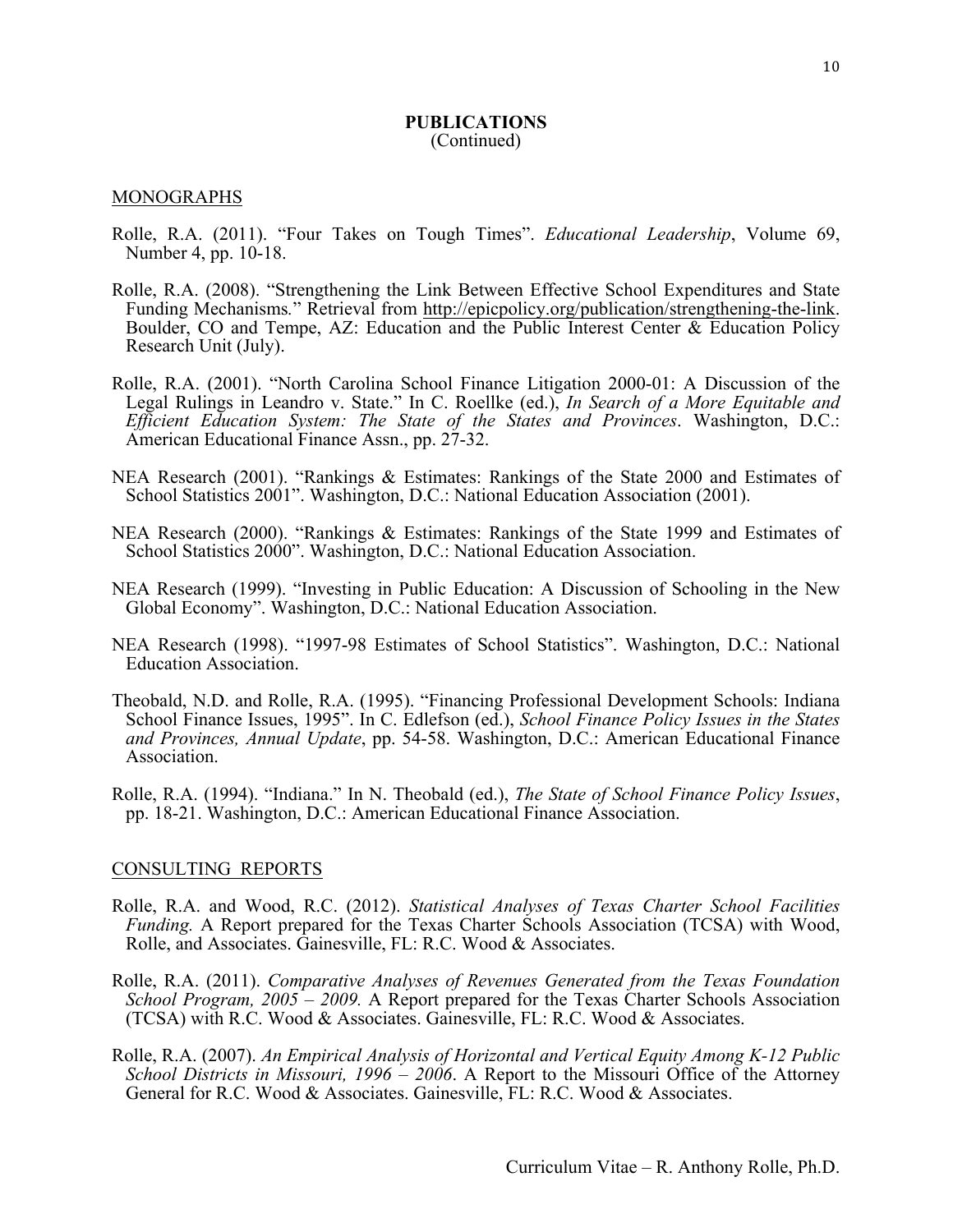#### CONSULTING REPORTS (continued)

- Rolle, R.A. (2006). *South Carolina Department of Education*. "South Carolina Cost of Teacher Turnover." A Preliminary Report for the S.C. Department of Education.
- Rolle, R.A. (2005). *On the Efficacy of the Earned Income Tax Credit*. With public finance seminar students. A Preliminary Report to the Nashville Wealth Building Alliance for U.S. Representative Jim Cooper ( $5<sup>th</sup>$  District). Nashville, TN: Vanderbilt University.
- Hart, C. and Storey, V. with Rolle, R.A. (2004). *Transforming Teacher Compensation*. A Preliminary Report to the Center for Research and Education of the Tennessee Department of Education. Nashville, TN: Vanderbilt University.
- Achterberg, A., Dawson, R., Jewell, D., Swann, and Thornhill, J. with Rolle, R.A. (2004). *A Preliminary Examination of Student Financial Aid Programs in the United States: A Five State Analysis*. A Special Report to the Tennessee Higher Education Commission. Nashville, TN: Vanderbilt University.
- Rolle, R.A. (2003). *A Primer on School Finance*. A Report for the N.C. Justice & Community Development Center. Raleigh, NC: Alfonso & Pearl Consulting.
- Rolle, R.A., Hessling, P., and Houck, E.A. (2002). *A Pilot Study on Education Finance and School Quality in the Western United States, 1991-2001*. A Report for the National Education Association and NEA Western Regional Offices. Raleigh, NC: Alfonso & Pearl Consulting.

### **PUBLICATIONS in REVIEW / PROGRESS**

- "Educational Policy Reform Can't Do It Alone: An Expanded Model for Educational Productivity, Academic Achievement, and Student Motivation" *IES Proposal in Progress*.
- "Using Modified Quadriform Analysis to Model Efficiency in Government School Finances in New South Wales, Australia 2008-2010." *Revise & Resubmit*.
- *"*A Comparative Empirical Analysis of Traditonal and Charter School Funding in Texas, 2006 2014." *In Progress*.
- "Examining time-lagged effects to determine within the context defined by the theory of budget-maximizing bureaucratic behavior." *In Development*.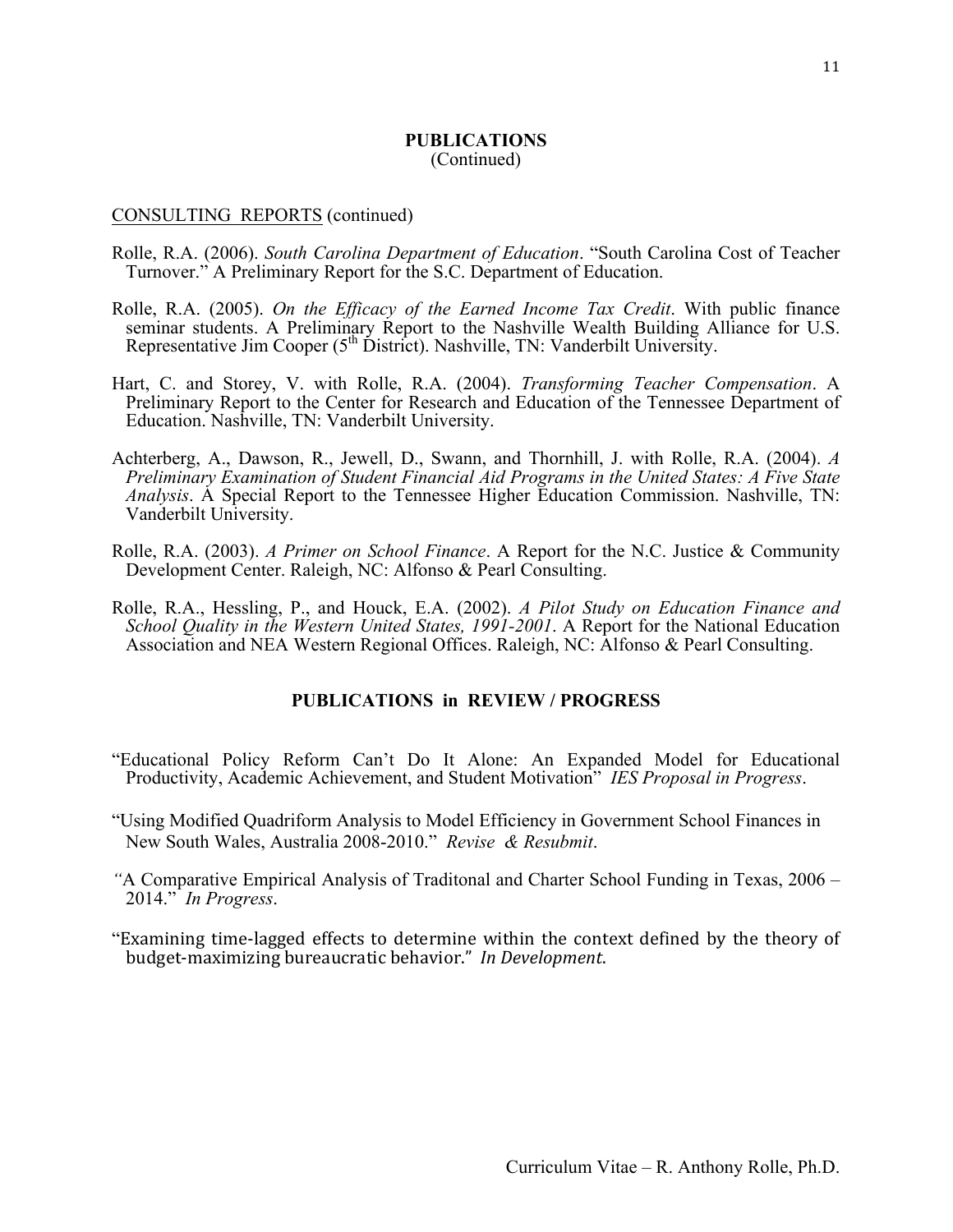### **RESEARCH GRANTS & CONTRACTS**

- *Schulman, Lopez, & Hoffer* in association *with Texas Charter Schools Association. "*A Comparative Empirical Analysis of School Finance Facilities Funding in Texas, 2006 – 2011." A Report prepared for the SL&H and TCSA in association with Wood, Rolle, & Associates. Gainesville, FL: Wood, Rolle, & Associates. \$200,000. Received June 2013.
- *Florida Department of Education.* "Job-Embedded Principal Preparation Program, 2012-2014." Project Director with Principal Investigator Dr L. Burrello. This research-based training grant recruits and prepares masters degree students to engage actively in a newly developed jobembedded certification program; \$2.445 million. Received December 2011.
- *Office of Special Educational Rehabilitation Services – USDOE, CDFA# 84.325D.* "Leadership Preparation in Policy and Community Reform, 2012-2017." Co-Principal Investigator with Co-Principal Investigators Drs. L. Burrello and J. Kleinhammer-Trammel. This training-based research grant recruits and prepares doctoral students to engage actively in regional, state, and federal student disability policies; \$1.244 million. Received October 2011.
- *National Education Association - Great Public Schools Indicators Advisory Panel*. Panel members convene to identify key indicators for NEA's Great Public Schools criteria; and, to assist with the validation of the state policies and practices best used in measuring indicator concepts; \$7,500. Received March 2011.
- *Texas Charter Schools Association. "*An Empirical Analysis of Vertical and Horizontal Equity Among K-12 Charter School Districts in Texas, 1994 – 2009." A Report prepared for the Texas Charter Schools Association (TCSA) in association with R.C. Wood & Associates. Gainesville, FL: R.C. Wood & Associates. \$50,000. Received February 2011.
- *The State of Texas Education Research Center (ERC) at Texas A&M*. Selected by the Texas Education Agency to conduct a research study on the cost of dual credit programs in Texas public secondary and higher education institutions required by Texas Legislature (HB 3646). \$300,000. Received January 2010.
- *Education and the Public Interest Center (Boulder, CO)* & *Education Policy Research Unit (Tempe, AZ)*. "Strengthening the Link Between Effective School Expenditures and State Funding Mechanisms*.*" Retrieval from http://epicpolicy.org/publication/strengthening-the-link. \$4,000. Received July 2008.
- *State of Texas Education Research Center (ERC) at Texas A&M.* Collaborate with leadership team to conduct, manage, and evaluate research in the areas of school finance, facilities, and organizations as part of the Texas State Legislature's *Closing the Gaps Plan* including K-16 data management, analysis, and research dissemination. \$1,060,000. Received August 2007.
- *Texas State Legislature – Office of the Speaker of the House*. Conducted nonpartisan research, analysis, and evaluation of pending legislation during the 2007 General Session for the Director of Research in the Office of the Speaker of the House. \$10,000. Received May 2007.
- *Missouri Office of the Attorney General. "*An Empirical Analysis of Horizontal and Vertical Equity Among K-12 Public School Districts in Missouri, 1996 – 2006." A Report prepared for the Missouri Office of the Attorney General to support defense of *Committee for Educational Equity v. State of Missouri* in association with R.C. Wood & Associates. Gainesville, FL: R.C. Wood & Associates. \$60,000. Received 2007.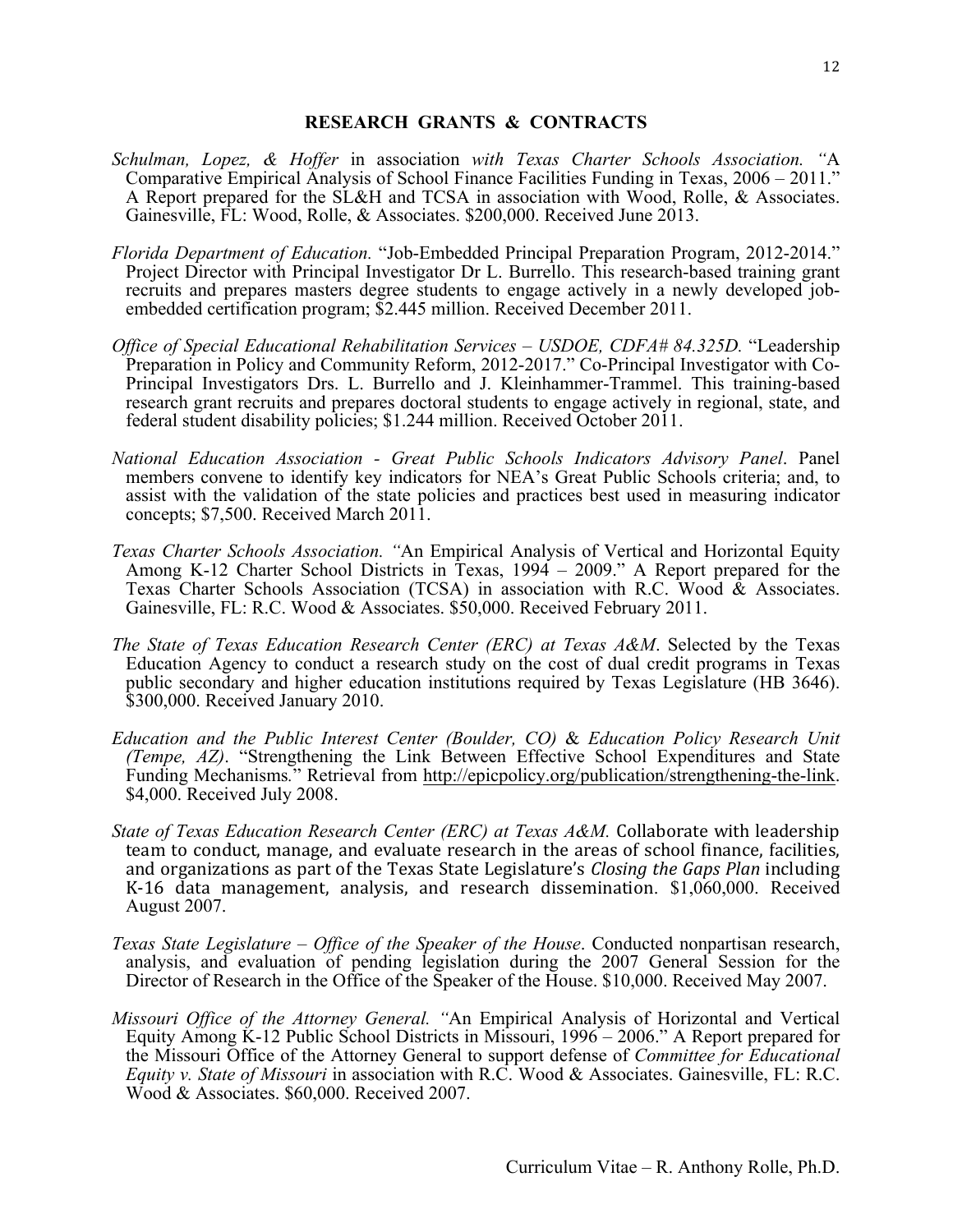### **RESEARCH GRANTS & CONTRACTS** (continued)

- *Arkansas General Assembly*. "Recalibrating the Arkansas School Funding Structure." A report prepared for the Adequacy Study Oversight Sub-Committee of the House and Senate Interim Committees on Education by Allan Odden, Lawrence O. Picus and Michael Goetz of Lawrence O. Picus & Associates. \$20,000. Received 2006.
- *South Carolina Department of Education*. "South Carolina Cost of Teacher Turnover." A Preliminary Report for the S.C. Department of Education. \$12,000. Received 2006.
- *Institute of Education Sciences*. "Peer-Assisted Learning Strategies (PALS) on the reading achievement of elementary students." A co-principal investigator with Doug Fuchs, Lynn Fuchs, and Mark Berends (Vanderbilt University); Don Compton (Northwestern), Kristen McMaster (University of Minnesota) and Laura Saenz (University of Texas Pan American). \$5.5 million. Received 2005.
- *Vanderbilt University - Peabody College*. Internal Mentor Grant, "In Pursuit of Financial Perfection: Defining Characteristics for Economically Efficient Public Schools in Tennessee." Principal Investigator (Faculty Mentor – Dale Ballou). \$10,000. Received 2004.
- *North Carolina Justice and Community Development Center* (Raleigh, NC). "A Primer on School Finance." A Report by Alfonso & Pearl Consulting for the N.C. Justice & Community Development Center. \$10,000. Received 2003.
- *National Education Association.* "A Pilot Study on Education Finance and School Quality in the Western United States, 1991-2001." (with P. Hessling and E. Houck). A Report by Alfonso & Pearl Consulting for the NEA and Western Regional Offices. \$140,000. Received 2001.
- *2000 AERA-FIPEF SIG's New Scholar in Policy Analysis.* In an effort to support and encourage research by new scholars in the general area of education finance, the AERA's Fiscal Issues, Policy and Education Finance (FIPEF) SIG, with the support of the National Center for Education Statistics (NCES), selected the two award winners for the Scholars of Policy Analysis Awards (SPAA). \$3000. Received 2000.
- *Lebanon Community Schools Corporation (Indiana).* Provided financial consulting, as part of a six-member research team directed by Dr. Robert Arnove, for an investigative report which detailed the positive and negative aspects of adopting a year-round educational schedule for the entire Lebanon Community Schools Corporation. \$1,000. Received 1995.
- *University of Washington - Minority Education Division of the Graduate School*. Grant to reinstate the Patricia Roberts Harris Fellowship Program. The purpose of this fellowship program is to recruit and retain students in academic areas where women and people of color traditionally have been underrepresented. \$146,000. Received 1993.
- *University of Washington - Minority Education Division of the Graduate School*. Grant to implement a fellowship program for graduate students of color. The "U.W. Presidential Fellowship Program" offers two years of full tuition and stipend to doctoral students. \$360,000. Received 1992.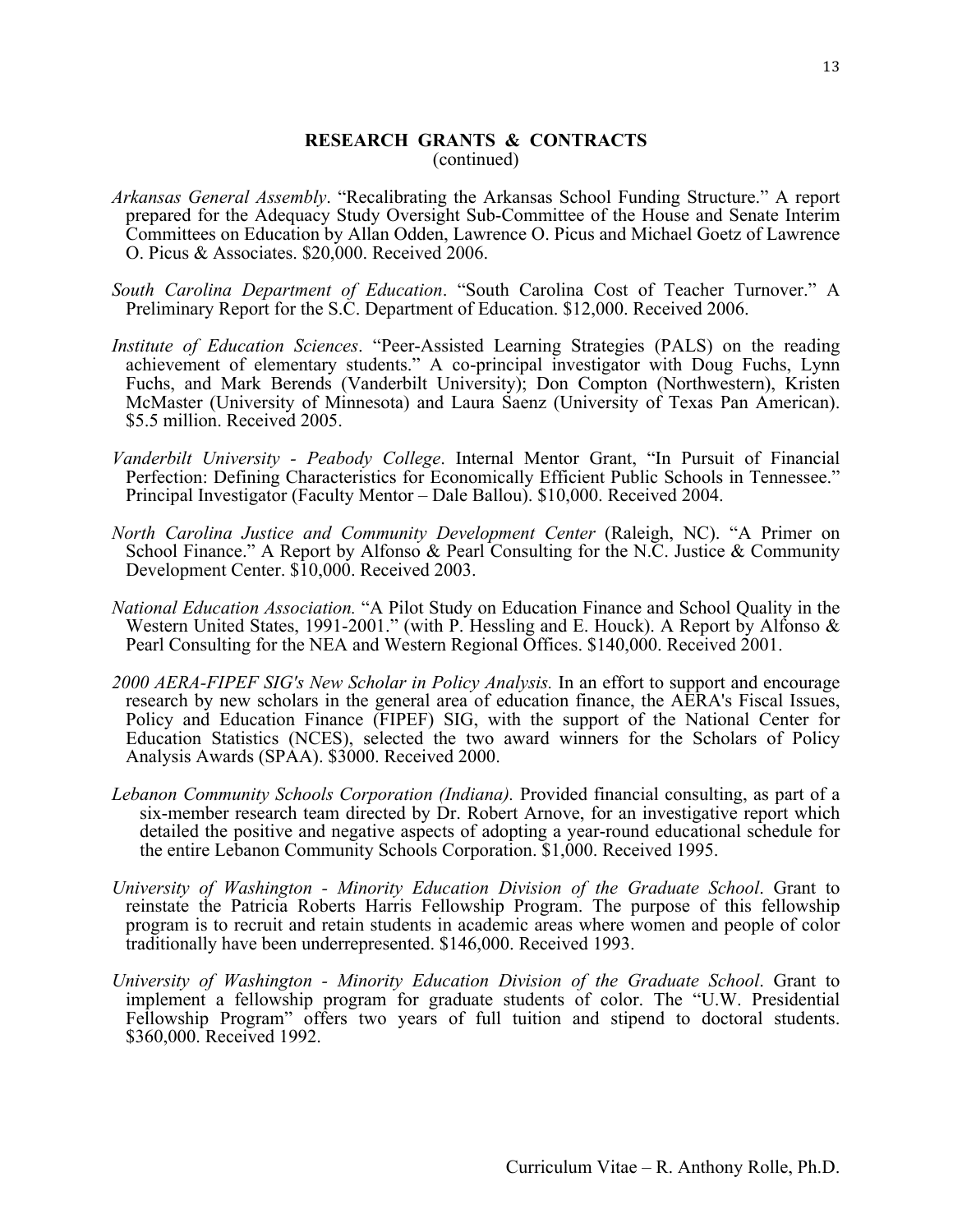### **INVITED PRESENTATIONS**

- "What my mama told me: A Discussion on Why Education Policy Reform Cannot Succeed in Isolation of Increases in Student Effort." A Presentation to the London Education Research Symposium. London, United Kingdom: November 2012.
- "A Cursory Examination of Education Finance Formulas, Revenue Components, and Flexible Expenditure Possibilities." A Presentation to the Texas Joint Legislative Committee to Study the Public School Finance System. Austin, TX: July 2012.
- "All Dressed Up and No Place to Go: A Discussion on the Omission of Student Effort as a Primary Independent Predictor in Educational Production Function Models." National Center for Education Statistics. Washington, DC: July 2011.
- "All Dressed Up and No Place to Go: A Discussion on the Omission of Student Effort as a Primary Independent Predictor in Educational Production Function Models." University of Southern California. Los Angeles, CA: January 2011
- "A Framework for Understanding Education Finance Policy and Research." National Association of Latino Elected Officials (NALEO). Washington, DC: November 2010.
- "The New Texas Two-Step: Balancing the Pursuits of Fiscal Equity and Economic Efficiency During an Era of Educational Accountability in Texas" (with M. Torres). National Center for Education Statistics. Washington, DC: July 2009.
- "Strengthening the Link Between Effective School Expenditures and State Funding Mechanisms*.*" Wisconsin Public Radio's *Kathleen Dunn Show*, July 23, 2008.
- "Strengthening the Link Between Effective School Expenditures and State Funding Mechanisms*.*" WDET's *Detroit Today*, July 16, 2008.
- "Equity, Efficiency and Adequacy: Conceptual Values Important to Funding K-12 Education." EdVoice Institute Symposium. Half Moon Bay, CA: March 2008.
- "A Discussion of Education Finance Equity in Texas Public Schools." Texas A&M University College of Education and Human Development Advisory Board. College Station, TX: April 2008.
- "Efficiency and Equity in Educational Finance: Translating Policy into Educational Reality." EdVoice Institute Symposium. Coronado, CA: November 2007.
- "The Social Justice Implications of Contemporary School Finance Theory and Policy: The Efficacy of Relative Economic Efficiency Measures in Determining School Improvement Factors." State of Texas Education Research Center. College Station, TX: November 2007.
- "A Discussion of Alternative Measures of Economic Efficiency for Public Schools." Texas A&M University College of Education and Human Development Advisory Board. College Station, TX: September 2007.
- "An Introduction to Charter School Finance: Theory and Policy." Public Policy Institute at Vanderbilt University. Nashville, TN: June 2007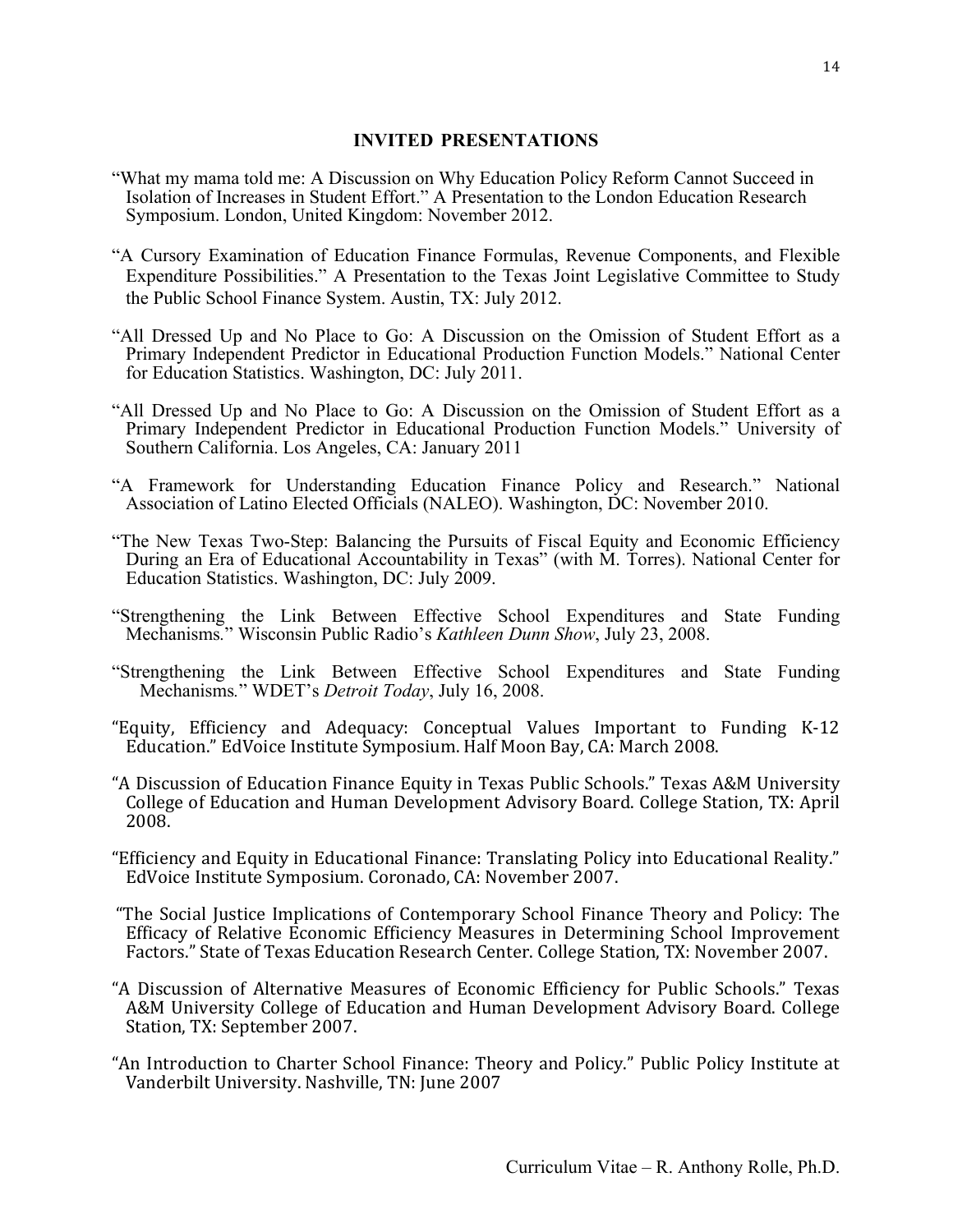#### **INVITED PRESENTATIONS** (continued)

- "An Introduction to Charter School Finance: Practice and Applications." Public Policy Institute at Vanderbilt University. Nashville, TN: June 2007
- "An Empirical Analysis of Horizontal and Vertical Equity Among K-12 Public School Districts in Missouri, 1996 – 2006." Pre-Conference Workshop on School Finance Litigation for American Education Finance Assn (with R.C. Wood). Baltimore, MD: March 2007.
- "An Empirical Analysis of Horizontal and Vertical Equity Among K-12 Public School Districts in Missouri, 1996 - 2006." Expert Witness Testimony. Missouri Office of the Attorney General. Jefferson City, MO: February 2007.
- "School Vouchers." CNN/FN's *Your Money with Ali Velshi*. September 23, 2003.
- "Metro Schools: What Do They Cost and What Do They Need?" Leadership Nashville's Education Day. Nashville, TN: December, 2003.
- "A Discussion of Alternative Measures of Economic Efficiency in Public Education." Southeast Regional Vision for Education (SERVE) Policy Network. Atlanta, GA: October, 2003.
- "Getting the Biggest Bang for the Educational Buck: A Discussion of Public School Districts as Budget-Maximizing Agencies." Annual Meeting of the National Center for Education Statistics. Washington, DC: July 2001.
- "It Ain't Easy Thinking Green." Second Annual Conference on Diversity & Assessment. Raleigh, NC: April 2001.
- "The Global Importance of Educational Investments for Tennessee." Tennessee Education Association Summer Leadership Conference. Nashville, TN: June, 1999.
- "A Three Part Introduction to Education Finance Research and Policy." National Education Association Professional Standards & Practice Committee. Washington, DC: February, 1999.
- "A Re-Introduction to the Ranking and Estimates of School Statistics (RESS) System." State Education Research Staff Association Conference. Scottsdale, AZ: October, 1998.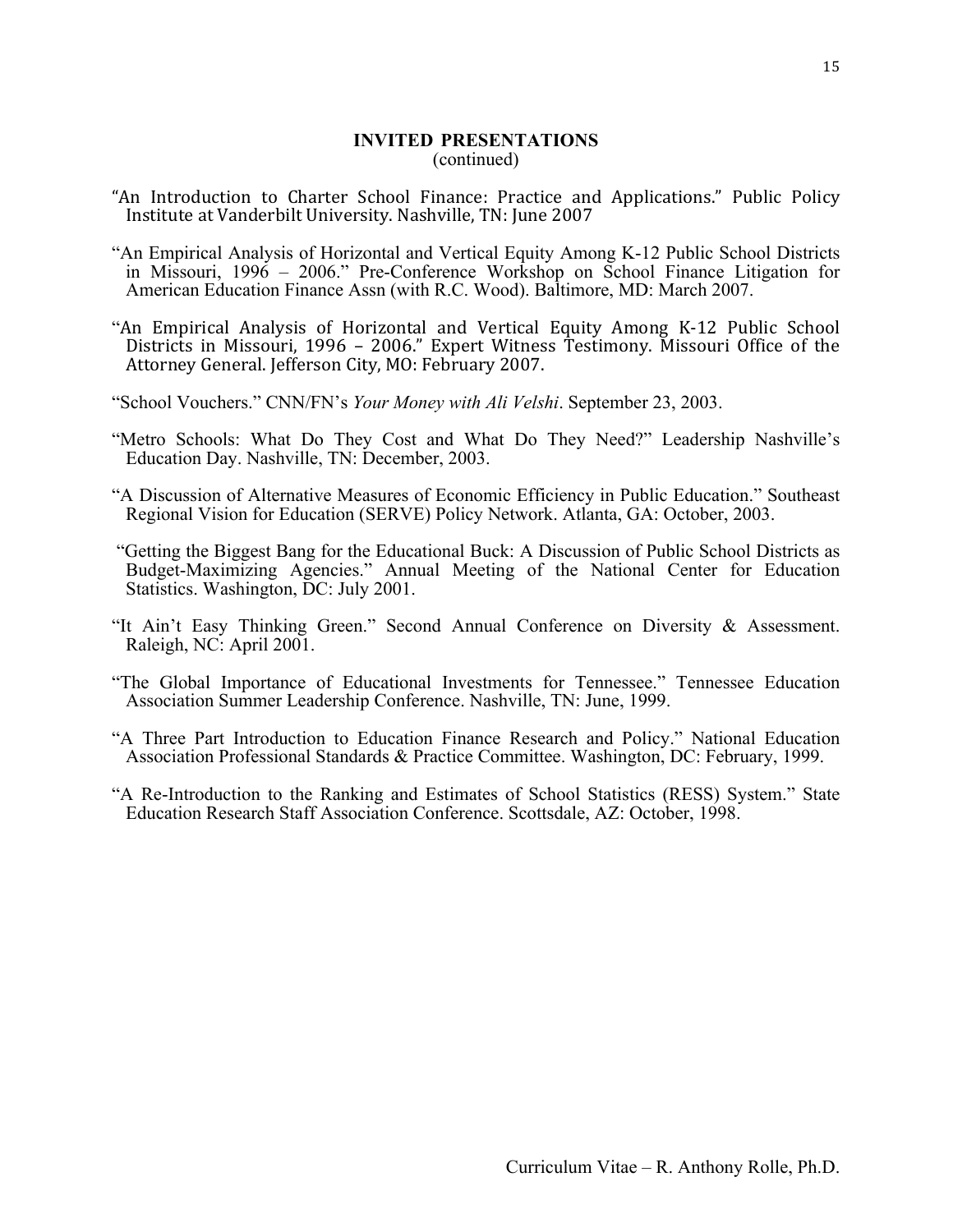### **CONFERENCE PRESENTATIONS**

- "Wading through the accountability fog: Optimizing the pursuit of principal accountability success indicators" with Rinck, J. and Burrello, L.C. Annual Meeting of the University Council for Educational Administration. Washington, D.C.: November 2014.
- "Is the Bilingual weight working in Texas' K-12 education finance mechanism? A longitudinal efficacy analysis" with O. Jimenez-Castellanos. National Education Finance Conference. Indianapolis, IN, FL: May 2013.
- "Legal challenges by charter schools to state education finance mechanisms: A symposium" with R. Schulman (Founding Partner at Schulman, Lopez, and Hoffer) and R. C. Wood ( University of Florida). National Education Finance Conference. Indianapolis, IN, FL: May 2013.
- "From Texas, I See North Carolina: Turning a Critical Eye Toward Charter School Facilities Funding." Pre-Conference Education Finance Litigation Workshop Organizer featuring keynote speakers Brett Geier (U of South Florida), Denise Pierce & Toni Templeton (Texas Charter Schools Association), and Robert Schulman (Founding Partner at Schulman, Lopez, and Hoffer). National Education Finance Conference. Indianapolis, IN, FL: May 2013.
- "Relationships Between Texas K-12 Public Education Funding and English Language Learners: An Efficacy Analysis." with O. Jimenez-Castellanos. American Education Finance and Policy Conference. New Orleans, LA: March 2013.
- "A Comparative Analysis of Texas Public and Charter School Revenue Distributions." National Education Finance Conference. Tampa, FL: May 2011.
- "Remembering the Importance of Student Effort: Examining student effort in education production functions." National Education Finance Conference. Tampa, FL: May 2011.
- "Changing Face of Education Finance Policy and Litigation in Turbulent Economic Times." Pre-Conference Education Finance Litigation Workshop Organizer featuring keynote speakers Luke Cornelius (University of West Georgia), Eric Houck (University of North Carolina), Ed Hurley (National Education Association), and Denise Pierce (Texas Association of Charter Schools). National Education Finance Conference. Tampa, FL: May 2011.
- "The Pareto Efficient Possibilities Ratio (PEP) Ratio: A Heuristic Examination of a New Measure of Economic Efficiency for Public Education." University Council on Educational Administration (UCEA). New Orleans, LA: October 2010.
- "The The Future of School Finance Litigation: A Discussion of Educational Accountability in the Face of Economic Challenges and Technological Change." AEFA Pre-Conference Education Finance Litigation Workshop Organizer featuring keynote speakers James Guthrie (Southern Methodist University), Ann McColl (North Carolina Association of School Administrators), William Owings (Old Dominion), and Richard Salmon (Virginia Tech). American Education Finance Assn. Richmond, VA: March 2010.
- "The Evolving Structure of Judicial Remedies for Education Finance Litigation." AEFA Pre-Conference Education Finance Litigation Workshop Organizer featuring keynote speakers *Honorable Judge Howard E. Manning, Jr.* (North Carolina Superior Court) and *Robb Leandro* (Parker Poe Adams & Bernstein LLP) of the *Leandro v. State of North Carolina* litigation. American Education Finance Assn. Nashville, TN: March 2009.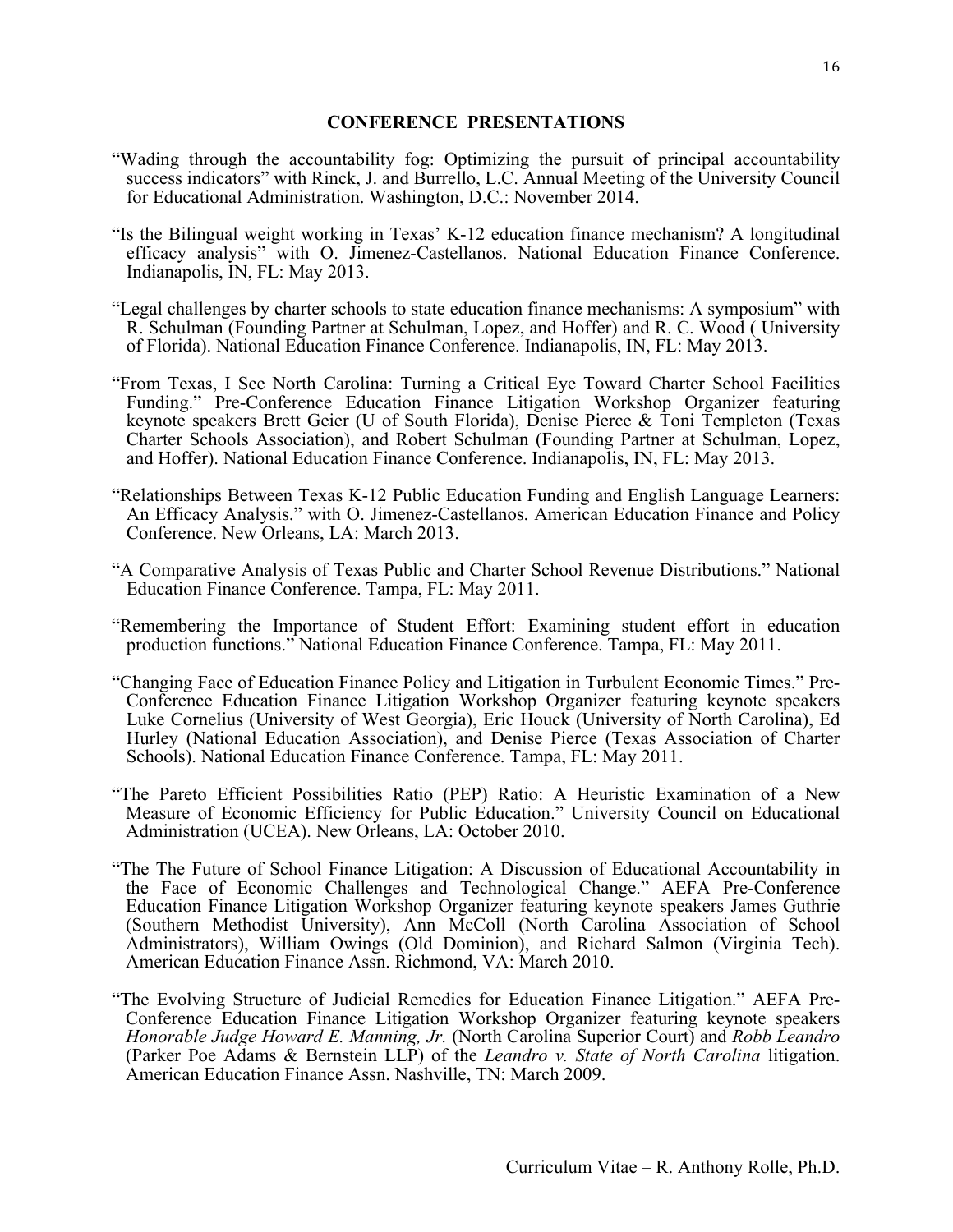### **CONFERENCE PRESENTATIONS** (continued)

- "The New Texas Two-Step: Balancing the Pursuits of Fiscal Equity and Economic Efficiency During an Era of Educational Accountability in Texas" (with M. Torres). American Education Finance Assn. Nashville, TN: March 2009.
- "The Evolving Anatomy of School Funding Litigation." Pre-Conference Workshop Organizer. American Education Finance Assn. Denver, CO: April 2008.
- "The Translation of Values into Dollars: A Comparative Look at Political Rhetoric, Policy Values, and Social Justice in Minnesota and Texas" (with N. Alexander). Midwest Political Science Association. Chicago, IL: April 2008.
- "Examining the Relationship between Student Characteristics and Self-Concept on Modes of Interpersonal Interactions in Higher Education Institutions" (with D. Cole). American Society of Higher Education Annual Meeting, Louisville, KY: November 2007.
- "An Empirical Analysis of Horizontal and Vertical Equity Among K-12 Public School Districts in Missouri,  $1996 - 2006$ " (with R.C. Wood). National Council for Professors of Education Administration, Chicago, IL: June 2007.
- "School Finance and Social Justice Symposium" (Co-organized with G. Rodriguez). American Education Research Assn. Chicago, IL: April 2007. Also presented paper as a participant of symposium.
- "Educational Productivity and Social Justice Pursuits" (Co-organized with G. Rodriguez). American Education Finance Assn. Baltimore, MD: March 2007. Also presented paper as a participant of symposium.
- "Resource Use in Arkansas" (with L. Picus, M. Mangin, and S. Archibald). American Education Finance Assn. Denver, CO: March 2006.
- "There's Still Trouble in the Tar Heel State: An Analysis of Horizontal and Vertical Equity in North Carolina Schools, 1996-2004" (with A. McColl). American Education Finance Assn. Denver, CO: March 2006.
- "Rethinking Educational Productivity and Its Measurement: A Heuristic Discussion of a New Measure of Economic Efficiency for Public Education". Hawaiian International Conference on Education. Honolulu, HI: January 2006.
- "Trouble in the Tar Heel State: An Analysis of Horizontal and Vertical Equity in North Carolina Schools, 1996-2004" (with A. McColl). Hawaiian International Conference on Education. Honolulu, HI: January 2006.
- "Responses to NCLB Among Tennessee Public Schools" (with D. Ballou and K. Liu). Annual Meeting of the American Educational Research. Montreal, Quebec, Canada: April 2005.
- "Out with the Old In with the New: A Symposium Detailing Thoughts on the Future of Educational Finance." Annual Meeting of the American Educational Research. San Diego, California: April 2004.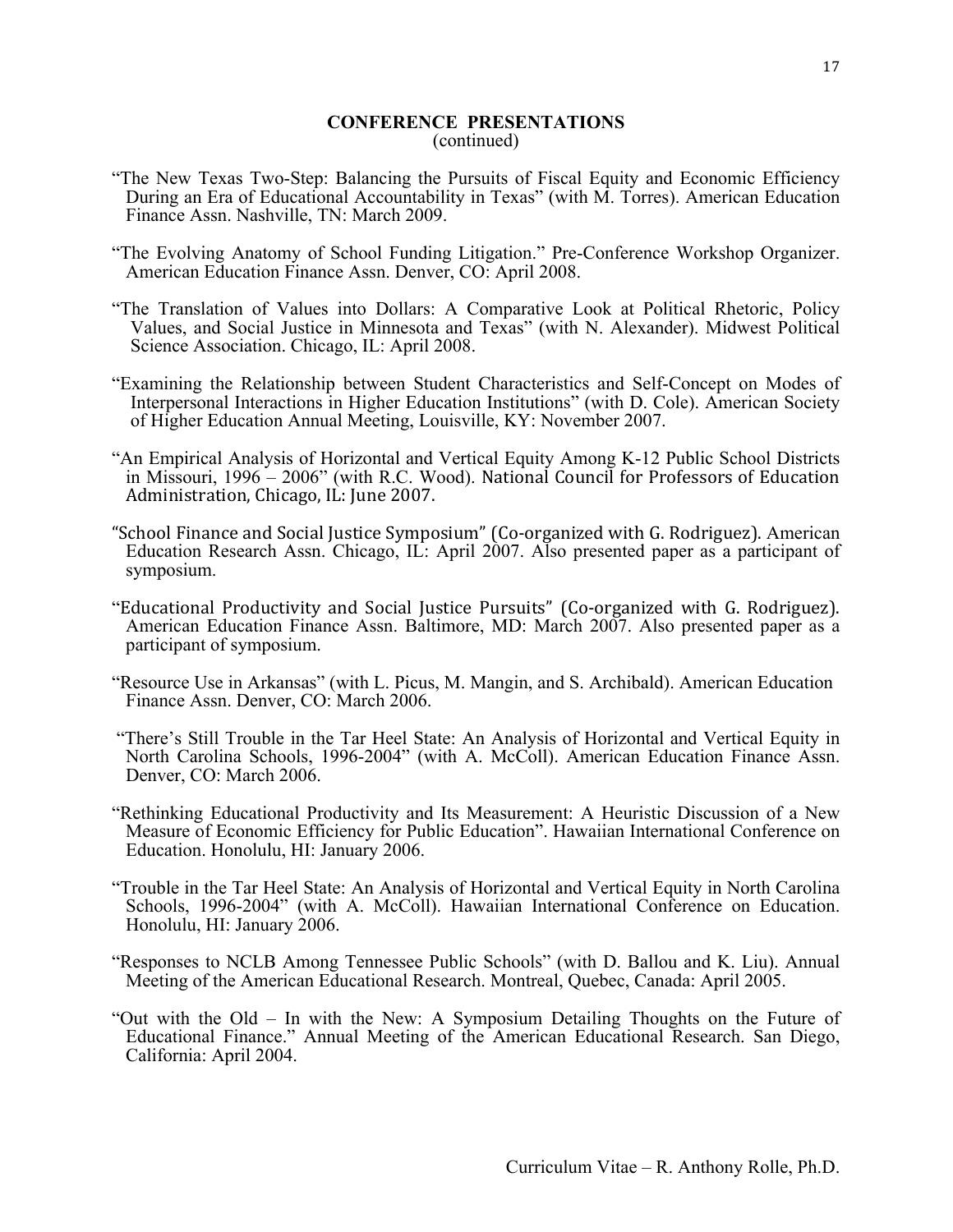### **CONFERENCE PRESENTATIONS** (continued)

- "Rethinking Educational Productivity and Its Measurement: A Discussion of the Linkages Between Budget-Maximization Theory and Relative Measures of Economic Efficiency". Annual Meeting of the American Educational Finance Association. Salt Lake City, Utah: March 2004.
- "Rocky Times in Rocky Top: An Empirical Analysis of Horizontal and Vertical Equity in Tennessee, 1993-2002." Annual Meeting of the American Educational Finance Association. Salt Lake City, Utah: March 2004.
- "Will the Third Time Be The Charm? A Discussion of Tennessee Small School Systems v. McWherter I, II, III." Annual Meeting of the American Educational Finance Association. Orlando, FL: March 2003.
- "The Basic Education Program In Tennessee: A Discussion of Equity and Efficiency in Public School Funding". Annual Meeting of the American Educational Finance Association. Orlando, FL: March 2003.
- "The State of the States of North Carolina A Round Table Discussion." Annual Meeting of the American Education Research Association. New Orleans, LA: 2002.
- "Hear No Evil, See No Evil: A Discussion of Education Funding, Equity, and Leandro in North Carolina." Annual Meeting of the American Educational Finance Association. Albuquerque, NM: March 2002.
- "North Carolina School Finance Litigation 2000: A Discussion of the Rulings and Policy Implications of *Leandro* v. *State of North Carolina*." Annual Meeting of the American Educational Finance Association. Cincinnati, OH: March 2001.
- "Getting the Biggest Bang for the Educational Buck: A Preliminary Discussion of Budget-Maximization and Economic Efficiency In North Carolina Public Schools." Annual Meeting of the American Educational Finance Association. Cincinnati, OH: March 2001.
- "An Empirical Analysis of School Corporations as Budget-Maximizing Bureaucracies." Annual Meeting of the American Educational Finance Association. Austin, TX: March 2000.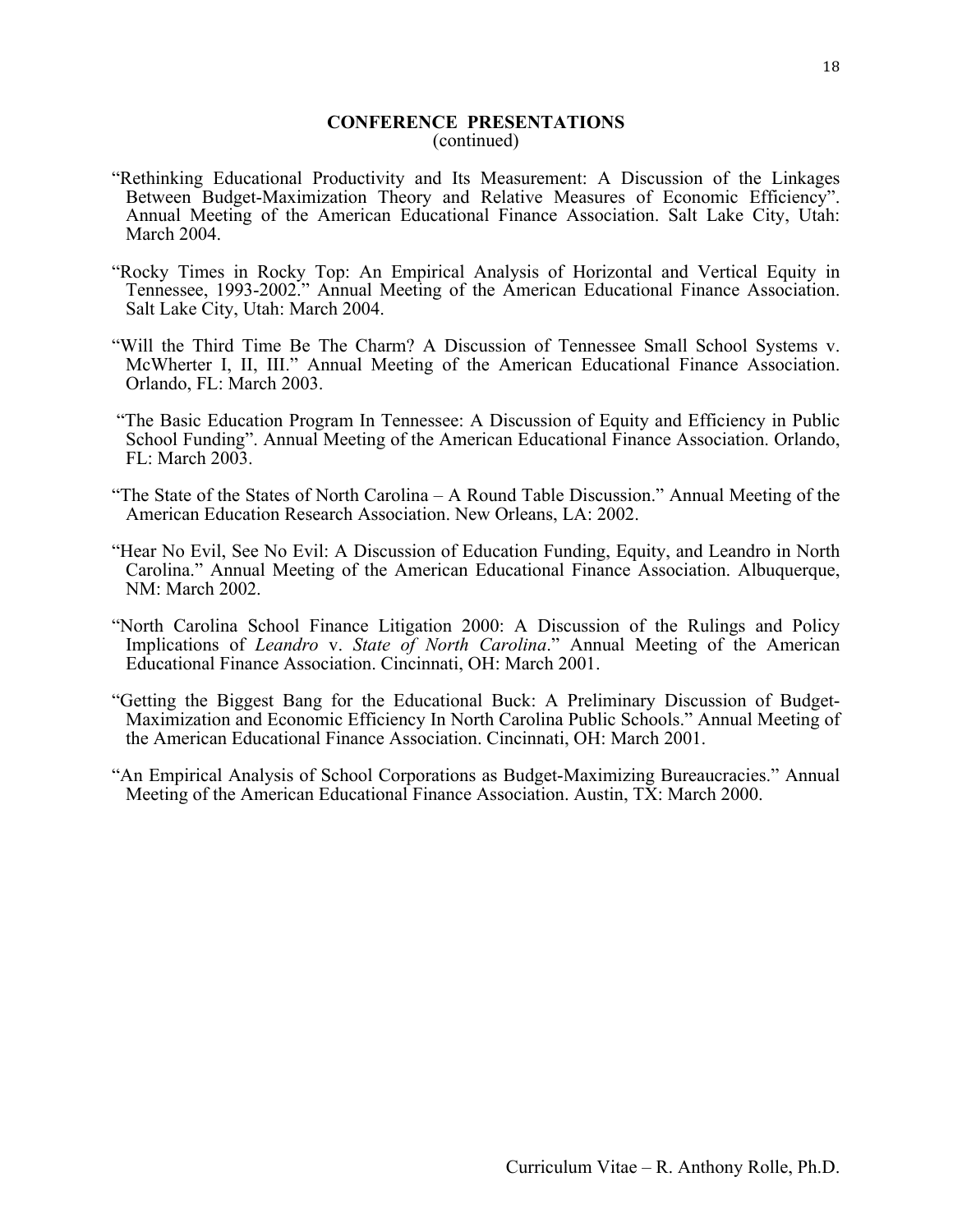# **PROFESSIONAL & PHILANTHROPIC SERVICE ACTIVITIES**

Executive Vice President, *Wood Rolle & Associates* (http://woodrolleandassociates.com/) Board of Directors, *National Education Finance Conference*, 2012 – Current Editorial Advisory Board Member, *Journal of Education Finance*, 2007 – Current Editorial Advisory Board Member, *Journal for Effective Schools*, 2013 – Current American Educational Finance Assn, 1995 – Current Faculty Liaison, *USF Board of Trustees*, Finance & Audit Workgroup, 2013 - 2014 Occasional Reviewer for AEFA, AERA, AERJ, EEPA, EP, JEF, PJE, and LPS, 2001 – Current American Educational Research Assn, 1994 – 2010 Editorial Advisory Board Member, *SAM Advanced Management Journal*, 2008 – 2013 Member, *FDOE Educational Leadership Examination Development Committee*, 2011 – 2013 Associate Editor, *Educational Administration Quarterly*, 2009 – 2013 Advisory Board Member, *National Education Finance Conference*, 2010 – 2012 Affiliated Associate Professor, Bush School of Government & Public Service, 2008 - 2010 Editorial Advisory Board Member, *Educational Administration Quarterly*, 2008 – 2009 Board of Directors, *American Educational Finance Association*, 2005 – 2008 N.C. Assn. of School Administrators, 2000-02 N.C. Assn. of Researchers in Education, 2000-02 Triangle Urban League of N.C., 2000-02 UW Minority Graduate Student Recruiter, 1993-2000

### **TEACHING & SERVICE at UNIVERSITY of SOUTH FLORIDA**

*Doctoral Dissertation Chair/Co-Chair*: Six (6) students *Doctoral Dissertation Committee Member*: Ten (10) students *Doctoral Committee Chair or Co-Chair*: Two (2) students *Doctoral Committee Member*: Ten (10) students *Instructor*: Education Finance and Economics (Graduate Level) *Instructor*: Education Policy Analysis and Implementation (Graduate Level)

# **TEACHING & SERVICE at TEXAS A&M UNIVERSITY**

*Chair, K-12 Educational Administration Program (2008 – 2010) Ph.D. Program Coordinator for Educational Administration (2007 – 2008) Faculty Representative*: Graduate Representative Advisory Board (2006-2010) *Dissertation Chair/Co-Chair*: Verkhohlyad (2008), Stasny (2010), Lozano (2011), West (2013) *Dissertation Committee Member*: Jolivette-Jones (2007), Nair (2007), Ribera (2010) *Doctoral Committee Chair or Co-Chair*: Ten (10) students *Doctoral Committee Member*: Seventeen (17) students *Committee*: University Disciplinary Appeals Panel (2006-2010) *Committee*: Departmental Research Methods (2007-2010) *Committee*: Departmental Faculty Search (2006-07) (2007-08) (2009-2010) *Committee*: Chair, Department Head "Roles & Responsibilities" Sub Committee (2007-08) *Committee*: Co-Chair, Program Area Faculty Search (2006-08) *Committee*: Ph.D. Program Standards and Revision (2006-08) *Committee*: Ed.D. Program Standards and Revision (2006-08) *Committee*: M.A. Program Standards and Revision (2006-08) *Committee*: K-12 Program Admissions Committee (2006-08) *Instructor*: Applied Quantitative Research Methods (Undergraduate Level) *Instructor*: Applied Quantitative Research Methods I and II (Graduate Level) *Instructor*: Introduction to Research Methods (Graduate Level) *Instructor*: K-12 School Finance and Budgeting (Graduate Level) *Instructor*: Education Finance and Economics (Graduate Level)